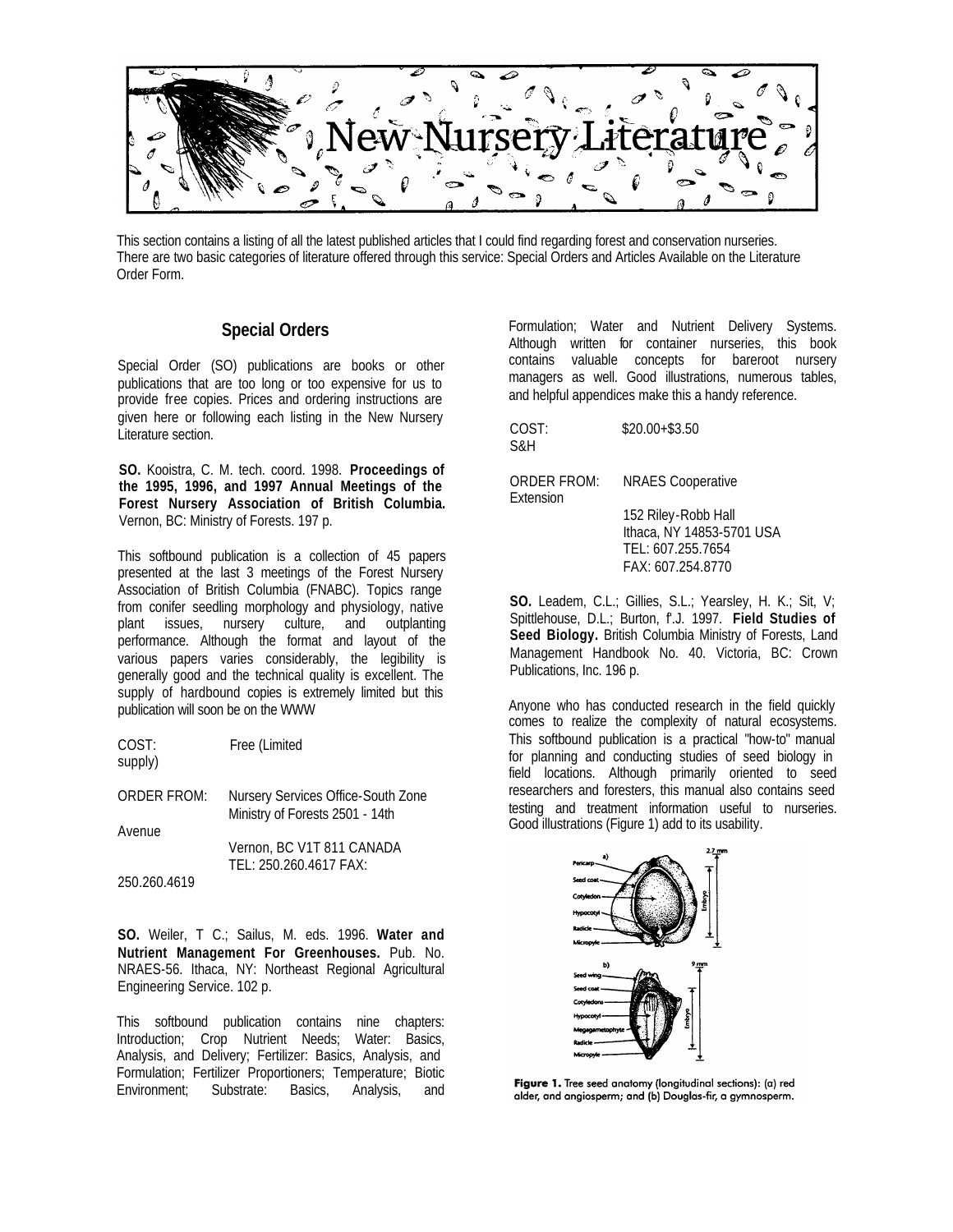COST: \$25.00(CAN)+ \$6.00 S&H

ORDER FROM: Crown Publications Inc. 521 Fort Street Victoria, BC V8W 1 E7 CANADA TEL: 250.386.4636 FAX: 250.386.0221 E-mail: crown@pinc.com WWW: http://www.crownpub.bc.co

**SO.** Hanan, J. 1998. **Greenhouses: Advanced Technology for Protected Horticulture.** Boca Raton, FL: CRC Press, Inc. 684 p.

This hardbound book is an update of the 1978 textbook Greenhouse Management by Hanan, Holley, and Goldsberry, which has been out-of-print for many years. Because it was designed as a college textbook, it contains much highly technical information and will be most useful as a reference by greenhouse growers.

COST: \$89.95+ \$9.95 S&H

ORDER FROM: CRC Press 2000 Corporate Blvd. NW Boca Raton, FL 33431 TEL: 407.994.0555 or 800.272.7737 FAX: 800.374.3401 E-mail: acoyne@crcpress.com WWW: www.crcpress.com

**SO.** Longman, K.A. 1998. **Growing Good Tropical Trees for Planting.** London: Commonwealth Secretariat Publications. 226 p. ISBN 0-85092-535-5

This spiral-bound book is Volume 3 in the series Tropical Trees: Propagation and Planting Manuals which are being written for the non-industrial grower in developing countries. The focus of this volume is growing good planting stock and so will be of interest to all nursery folks. Chapters include Introduction; General Principles of Tree Growth; Planning a Tree Nursery; Micro-organisms, Nutrients and Tree Growth; Protecting Growing Trees; Running a Tree Nursery; and Checklists, Sources and Records. Numerous high quality illustrations increase the usability of this nursery manual.

COST: £25.00 S&H = 15% of order

ORDER FROM: Commonwealth Secretariat **Publications** 

> c/o Vale Packaging Ltd 420 Vale Road, Tonbridge Kent TN9 1 TD Great Britain TEL: (44) 1732 359387 FAX: (44) 1732 770620

*I am sure we all can relate:*

#### **ZIGGY**



ZIGGY @ ZIGGY AND FRIENDS, INC. Reprinted with permission of UNIVERSAL PRESS SYNDICATE. All rights reserved.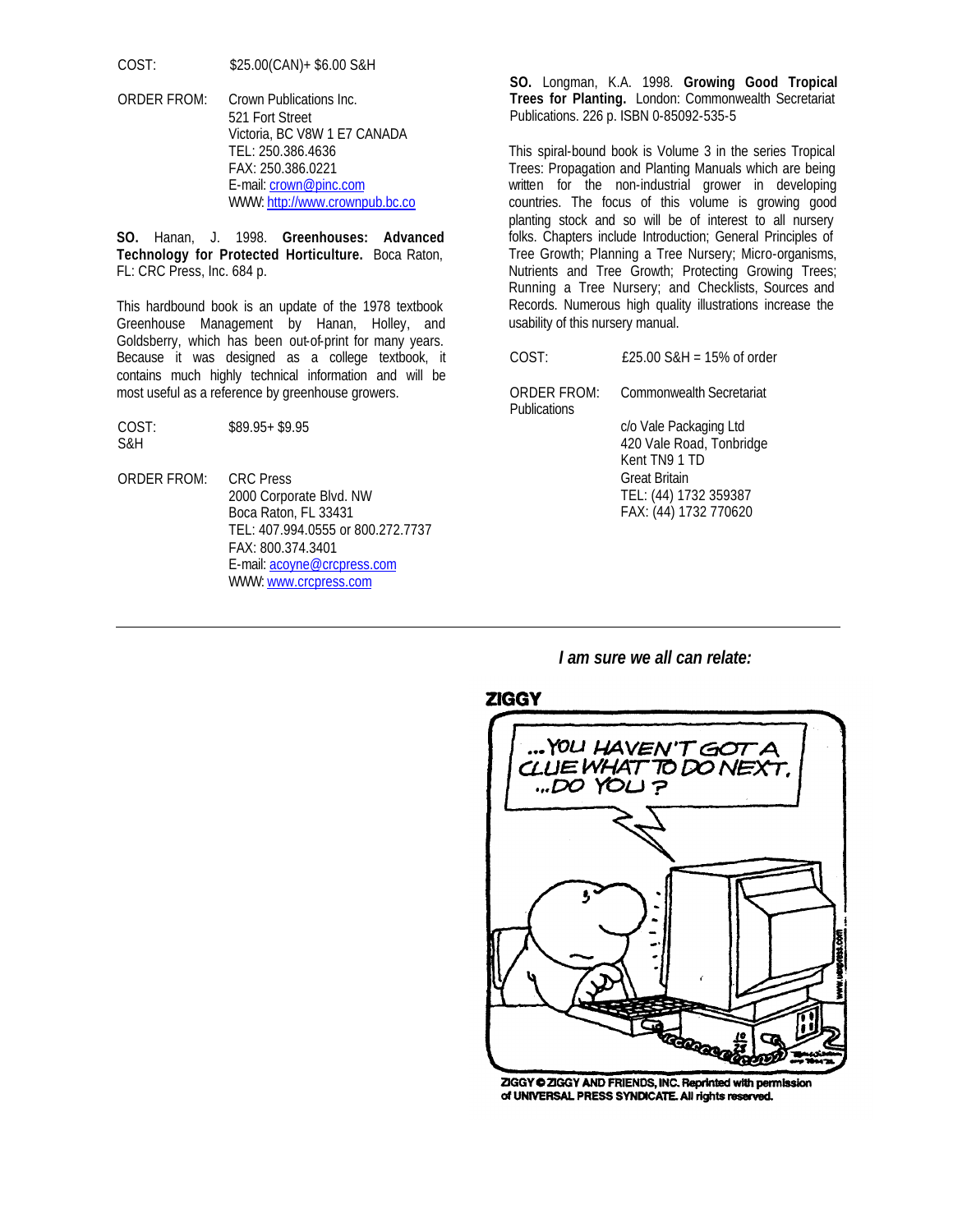# **Articles on the Literature Order Form**

Copies of the following numbered articles or publications are free and can be ordered using the Literature Order Form on the last page. Write in the appropriate number or letter on the form and return it to us. Note that there are two restrictions:

**1. Limit in the Number of Free Articles:** In an effort to reduce mailing costs, we are limiting the number of free articles that can be ordered through our Forest Nursery Notes (FNN) literature service. All FNN subscribers will be **restricted to 25 free articles per issue.** If you still want additional articles, then you will have to order them on a

## **Bareroot Production**

**1. ©Needle- clipping longleaf pine and toppruning loblolly pine in bareroot nurseries.** South, D. B. Southern Journal of Applied Forestry 22(4):235-240. 1998.

**2. Sowing technology of silver fir (Abies pindrow) seed in nursery.** Singh, O. Indian Forester 124(7):570-572. 1998.

#### **3. Timing methods used in propagation practices.**

Jones, J. W International Plant Propagators' Society, combined proceedings 1997, 47:338-341. 1998. Advocates using degree days rather than calendar date to determine ideal time to do various propagation activities.

# **Business Management**

**4. Computer applications in the nursery.** Harrington, J. T Tree Planters' Notes 48(1/2):1-2. 1997.

**5. Computer program maximizes space, profits.** Blakey, D.; Klingaman, G. Greenhouse Management and Production 18(11):57-60. 1998. Virtual Greenhouse is an Excel 97-based product which allows growers to visualize space use over time.

**6. Computer propagation and production planning with the help of a database.** Gilbert, J. International Plant Propagators' Society, combined proceedings 1997, 47:407-413. 1998.

**7. Computers and propagation.** Schotte, M. International Plant Propagators' Society, combined proceedings 1997, 47:96-101. 1998.

#### **8. Ergonomic tips: put your tools to work for you.**

Appleton, B. L. Nursery Management and Production 14(9):47-50. 1998.

fee basis from Donna Loucks, the librarian who maintains the FNN database. Just fill in the number of the fee articles on the bottom half of the order form, and send it to Donna.

**2. Copyrighted Material.** Items with © are copyrighted and require a fee for each copy. So only the title page and abstract **will** be provided through this service. If you want the entire article, follow the ordering instructions on the title page.

**9. How to decide what equipment to buy.** Brumfield, R. G. Greenhouse Management and Production 18(9):42-47. 1998.

**10. How to determine payback on your new equipment.** Bartok, J. W, Jr. Greenhouse Management and Production 18(11):73-74. 1998.

**11. Improve your workplace to improve worker output.** Bartok, J. W, Jr. Greenhouse Management and Production 18(7):85-86. 1998.

**12. Nursery could deduct cost of bare-root trees requiring years of care before resale.** Journal of Taxation 89(2):123-124. 1998.

**13. Road rules.** Eppard, W C. American Nurseryman 188(3):53, 54, 56. 1998. Nursery professionals must adhere to US Department of Transportation regulations when shipping plants and other landscape material.

**14. SPF? So what?** Flanders, B: International Plant Propagators' Society, combined proceedings 1997, 47:106-109. 1998.

**15. Tips for avoiding skin damage from sunlight.**  Appleton, B. Nursery Management and Production 14(6):56-58. 1998.

# **Container Production**

**16. Abies lasiocarpa container culture.** van Steenis, E. Forest Nursery Association of British Columbia meetings, proceedings, 1995, 1996, 1997, p.168-171. 1998.

**17. Coming to a root system near you.** Brothers, C. T; Lapierre, R. M. American Nurseryman 188(9):89-93. 1998. A new chemical technology shows promise for controlling container plant root growth. "Root Right" pots have copper salt compound manufactured into the container wall.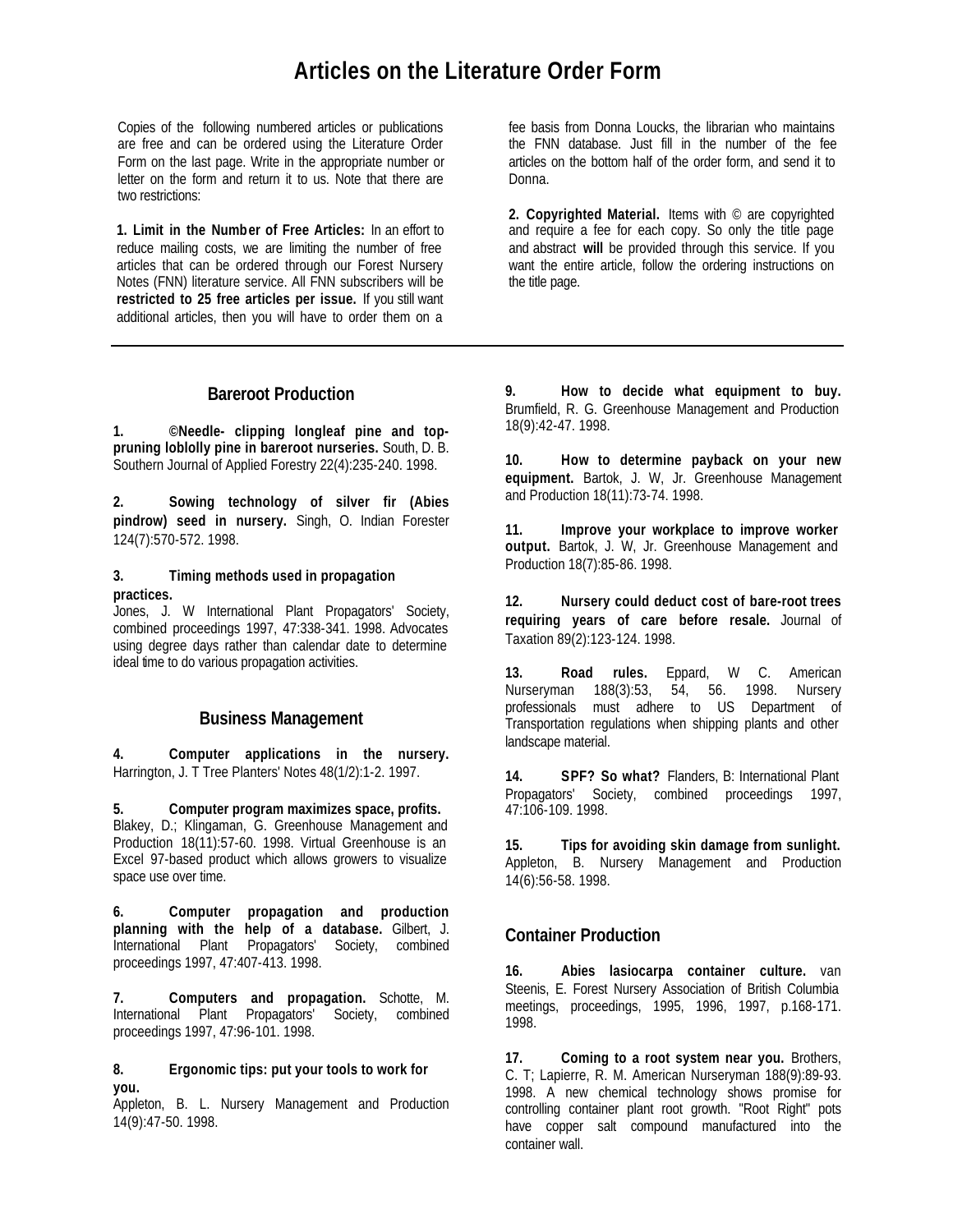**18. Containerizing: how field-grown trees fit into container production.** Morgan, D. Nursery Management and Production 14(7):51-53, 55. 1998. Trees grown in the field then potted and established in containers for sale.

**19. Determining the number of seeds to sow per cell: an application of the geometric distribution.** Harrington, J. T; Glass, F A. Tree Planters' Notes 48(1- 2):28-34. 1997.

**20. DIF and height growth control of conifer seedlings. Humidity influences?** van Steenis, E. Forest Nursery Association of British Columbia meetings, proceedings, 1995, 1996, 1997, p.61-68. 1998.

**21. The effect of copper tray treatments on lodgepole pine (Pinus contorta Dougl.) seedlings, and their root growth potential after transplanting.** Watt, K.; Smith, I. Forest Nursery Association of British Columbia meetings, proceedings, 1995, 1996, 1997, p.80-92. 1998.

**22. The effects of DIF on the morphological characteristics of container spruce seedlings.** Eng, R. Y N. Forest Nursery Association of British Columbia meetings, proceedings, 1995, 1996, 1997, p.58-60. 1998.

**23. ©Effects of seedling density on the growth of Corsican pine (Pinus nigra var. maritime Melv j, Scots pine (Pinus sylvestris L.j and Douglas-fir (Pseudotsuga menziesii Franco) in containers.** Jinks, R.; Mason, B. Annales des Sciences Forestieres 55(4):407-423. 1998.

**24. Improving conifer seedling quality with Confer®.** Smith, B. Forest Nursery Association of British Columbia meetings, proceedings, 1995, 1996, 1997, p.38-42. 1998.

**25. Irrigation volume, application, and controlled-release fertilizers: I. Effect on plant growth and mineral nutrient content in containerized plant production.** Groves, K. M.; Warren, S. L.; Bilderback, T E. Journal of Environmental Horticulture 16(3):176-181. 1998.

**26. Irrigation volume, application, and controlled-release fertilizers: II. Effect on substrate solution nutrient concentration and water efficiency in containerized plant production.** Groves, K. M.; Warren, S. L.; Bilderback, T. E. Journal of Environmental Horticulture 16(3):182-188. 1998.

**27. A review of factors influencing containermedia temperatures.** Thomas, M. B.; Spurway, M. L; Smith, B. E. International Plant Propagators' Society, combined proceedings 1997, 47:125-131. 1998. Tries to establish to what degree various parameters influence the relationship between air and container media temperature.

**28. Some factors affecting spruce plantations at higher elevations.** Hawkins, C. Forest Nursery Association of British Columbia meetings, proceedings, 1995, 1996, 1997, p.135-136. 1998. We need to look for the best cultural regimes for summer planted spruce.

**29. Sowing rules for changing times.** Kolotelo, D. Forest Nursery Association of British Columbia meetings, proceedings, 1995, 1996, 1997, p.99-102. 1998.

**30. Temperature and the integrated control of plant height.** Hickleton, P R. Forest Nursery Association of British Columbia meetings, proceedings, 1995, 1996, 1997, p.48-57. 1998.

**31. Update on the use of copper for root training of reforestation container seedlings.** Trotter, D. Forest Nursery Association of British Columbia meetings, proceedings, 1995, 1996, 1997, p.180. 1998.

**SO. Greenhouses: advanced technology for protected horticulture.** Hanan, J. CRC Press, Inc. 684 p.1998. ORDER FROM: CRC Press, 2000 Corporate Blvd. NW, Boca Raton, FL 33431. Phone (407) 994-0555 or (800) 272-7737. Fax: (800)) 374-3401. E-mail: acoyne@crcpress.com. WWW: http://www.crcpress.com. Price: \$89.95 + \$9.95 S&H.

## **Diverse Species**

**32. Adventitious bud and shoot formation in pawpaw ([Asimina triloba (L.) Dunal] using juvenile seedling tissue.** Finneseth, C. L. H.; Geneve, R. L. International Plant Propagators' Society, combined proceedings 1997, 47:638-640. 1998.

**33. American wild celery (Vallisneria americana Michx.): propagation of revegetation transplants from seed.** Kujawski, J. L. International Plant Propagators' Society, combined proceedings 1997, 47:613-614. 1998.

**34. ©Arbuscular mycorrhizae and water stress tolerance of Wyoming big sagebrush seedlings.** Stahl, P D.; Schuman, G. E.; Frost, S. M.; Williams, S. E. Soil Science Society of America Journal 62(5):1309-1313. 1998.

**35. Collection, propagation, and use of native plants.** Vrijmoed, P International Plant Propagators' Society, combined proceedings 1997, 47:251-256. 1998.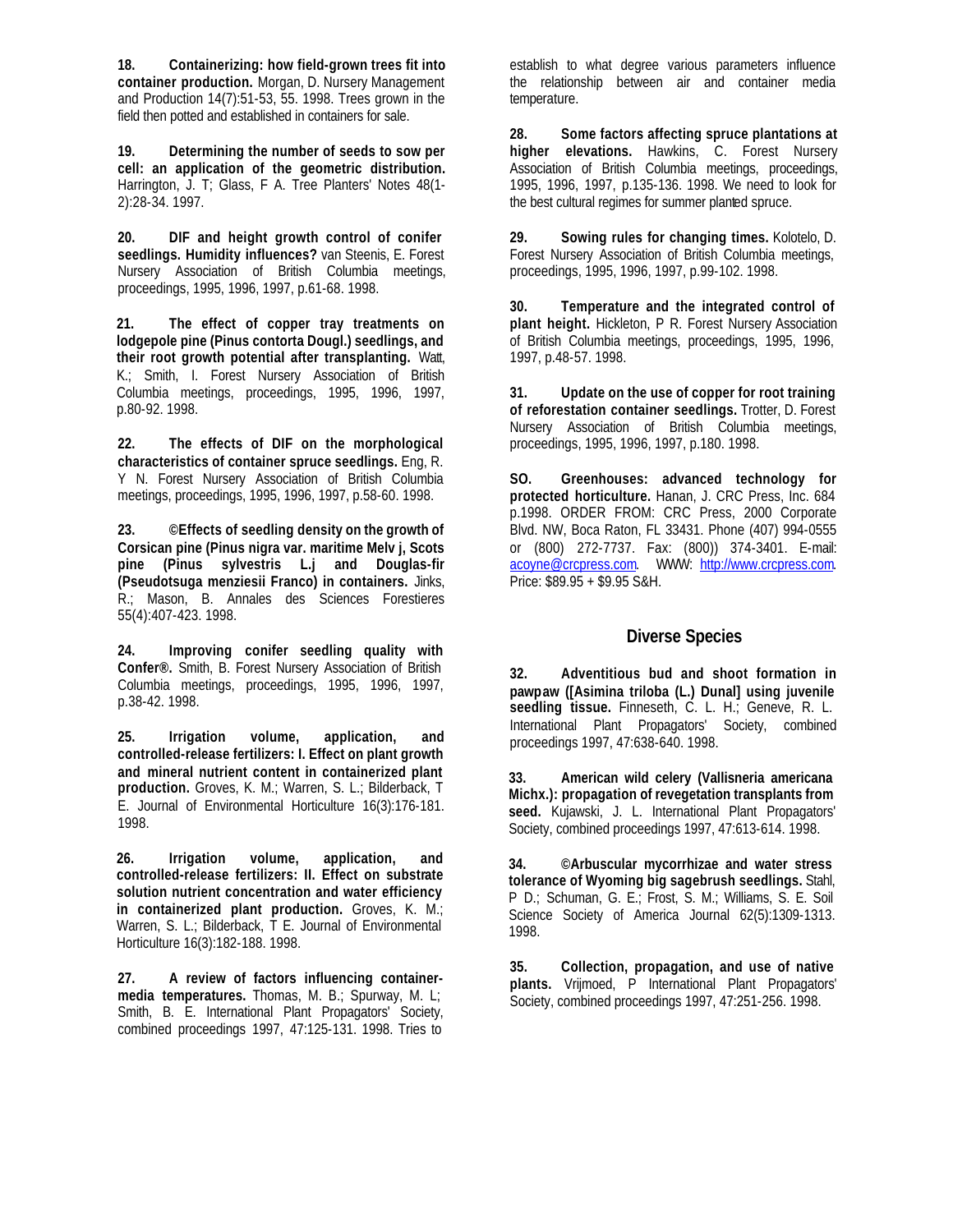**36. Current and future use of native plants.** Kooistra, C. M. Forest Nursery Association of British Columbia meetings, proceedings, 1995, 1996, 1997, p.103-104. 1998.

**37. Echinacea -the big chill?** Burton, L. C.; Parmenter, G. A.; Littlejohn, R. F International Plant Propagators' Society, combined proceedings 1997, 47:139-146. 1998.

**38. Ericaceous plants from seeds.** Barnes, H. W International Plant Propagators' Society, combined proceedings 1997, 47:545-547. 1998.

**39. Germination and early growth traits of 14 plant species native to northern Mexico.** Flores, J.; Jurado, E. Southwestern Naturalist 43(1):40-46. 1998.

**40. Germination and growth of sparkleberry seedlings (Vaccinium arboreum Marsh).** Lyrene, P M. Fruit Varieties Journal 52(3):171-178. 1998.

**41. Germination of native grasses and their establishment.** Whalley, R. D. B. International Plant Propagators' Society, combined proceedings 1997, 47:68-70. 1998.

**42. Gibberellic acid and presowing chilling increase seed germination in Indiangrass [Sorghastrum nutans (l..) Nash].** Watkinson, J. L; Pill, W G. HortScience 33(5):849-851. 1998.

**43. Goldenseal (Hydrastis canadensis): an introduction to this North American medicinal herb.** Follett, J. M. International Plant Propagators' Society, combined proceedings 1997, 47:147-150. 1998.

**44. Growing functional nitrogen-fixing native trees and shrubs for land reclamation in British Columbia.** Jones, C. E. International Plant Propagators' Society, combined proceedings 1997, 47:257-259. 1998.

**45. Heated substrate and smoke: influence on seed emergence and plant growth.** Blank, R. R.; Young, J. A. Journal of Range Management 51(5):577- 583. 1998.

**46. In vitro propagation and selection of superior wetland plants for habitat restoration.** Kane, M. E.; Philman, N. L. International Plant Propagators' Society, combined proceedings 1997, 47:556-560. 1998.

**47. The influence of light and other factors on germination and growth in Bensoniella oregano (Saxifragaceae).** Levine, L. IN: Conservation and management of native plants and fungi, p. 48-55. Kaye, IN. et al, eds. Native Plant Society of Oregon. 1997.

**48. Influence of storage temperatures on longterm seed viability of selected native ericaceous species.** Glenn, C. T; Blazich, F A.; Warren, S. L. Journal of Environmental Horticulture 16(3):166-172. 1998.

**49. Ledum groenlandicum and Chamaedaphne calyculata.** Johnson, M. D. International Plant Propagators' Society, combined proceedings 1997, 47:551-552. 1998.

**50. Medicinal plants with a potential niche market for propagators.** Davis, J. M.; Bir, R. E. International Plant Propagators' Society, combined proceedings 1997, 47:495-497. 1998.

**51. Micropropagation of native plants or multiplying some of Mother Nature's really good stuff.** Kitto, S. International Plant Propagators' Society, combined proceedings 1997, 47:524-526. 1998.

**52. Mycorrhizal inoculation of California native plants in containers.** Evans, M. International Plant Propagators' Society, combined proceedings 1997, 47:260-261. 1998.

**53. Propagation and cultivation of cycads.** Robbertse, H. International Plant Propagators' Society, combined proceedings 1997, 47:691-693. 1998.

**54. Propagation and early production of bunchberry (Cornus canadensis L.).** Haynes, J. G.; Cappiello, P; Smagula, J. International Plant Propagators' Society, combined proceedings 1997, 47:507-512. 1998.

**55. Propagation of historically significant specimen plants: the historic plant nursery program at the National Park Service and the Arnold Arboretum of Harvard University.** Thornton, K. International Plant Propagators' Society, combined proceedings 1997, 47:481-484. 1998.

**56. Regeneration of Erigeron decumbens var. decumbens (Asteraceae), the Willamette daisy.** Clark, D. L.; Ingersoll, C. A.; Finley, K. K. IN: Conservation and management of native plants and fungi, p. 41-47. Kaye, TN. et al, eds. Native Plant Society of Oregon. 1997.

**57. Rhododendron maximum for the next millennium.** Bir, R. E. International Plant Propagators' Society, combined proceedings 1997, 47:548-550. 1998.

**58. A rotary seed processor for removing pubescence from seed of prairie grasses.** Vogel, K. P; Masters, R. A.; Callahan, F J.; Grams, K. Journal of Range Management 51(5):536-539. 1998.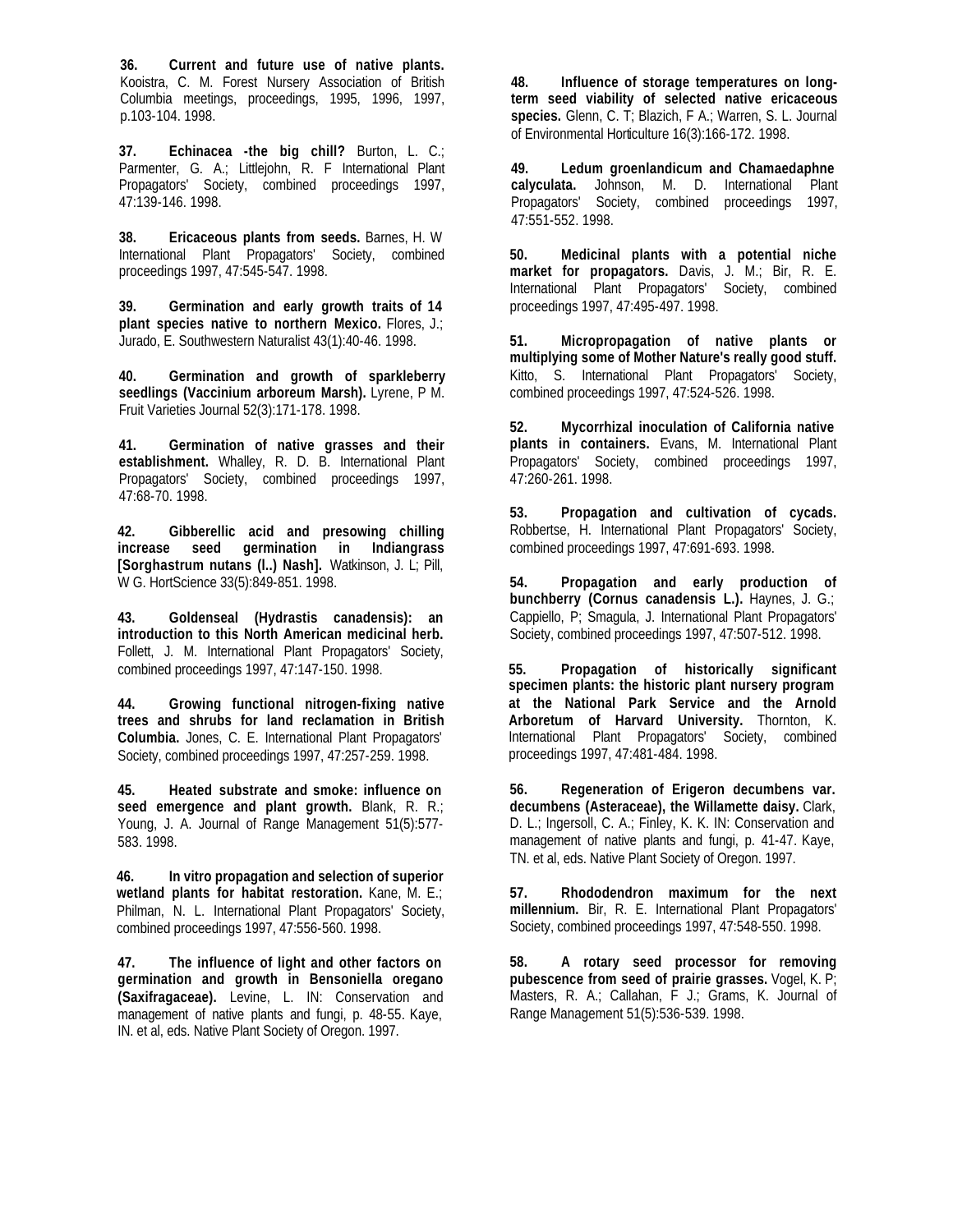**59. Seed dormancy in high elevation plants: implications for ecology and restoration.** Kaye, T N. IN: Conservation and management of native plants and fungi, p. 115-120. Kaye, IN. et al, eds. Native Plant Society of Oregon. 1997. 28 species of grasses and forbs in the Olympic Mountains, Washington.

**60. Seed propagation and production of Trillium grandiflorum.** Frett, J. International Plant Propagators' Society, combined proceedings 1997, 47:615-618. 1998.

**61. Seed propagation of Trillium grandiflorum.**  Gyer, J. F International Plant Propagators' Society, combined proceedings 1997, 47:499-506. 1998.

**62. ©Seed source variation in camptothecin concentrations of nursery-grown Camptotheca acuminata seedlings.** Liu, Z.; Adams, J. C. New Forests 16(2):167-175. 1998.

**63. Seed storage media effects on persimmon germination.** Dunwell, W C.; Wolfe, D. E. International Plant Propagators' Society, combined proceedings 1997, 47:641-642. 1998.

**64. Seed weight and germination time affect growth of 2 shrubs.** Hou, J.; Romo, J. T Journal of Range Management 51(6):699-703. 1998.

**65. Smoke-induced seed germination in California chaparral.** Keeley, J. E.; Fotheringham, C. J. Ecology 79(7):2320-2336. 1998.

**66. Structure, dormancy, and germination of seeds from Frasera albicaulis and F. umpqunensis (Gentianaceae).** Florance, E. R. IN: Conservation and management of native plants and fungi, p. 62-65. Kaye, IN. et al, eds. Native Plant Society of Oregon. 1997.

**67. Transferability of native shrubs.** Bakker, J. D. Forest Nursery Association of British Columbia meetings, proceedings, 1995, 1996, 1997, p.176-179. 1998.

**68. The trials and tribulations of growing indigenous plants.** de Luca, L. International Plant Propagators' Society, combined proceedings 1997, 47:703-705. 1998.

**69. Use of native plants on federal lands: policy and practice.** Richards, R. T; Chambers, J. C.; Ross, C. Journal of Range Management 51(6):625-632. 1998.

**70. Variability in seed dormancy of three Pacific Northwestern grasses.** Trask, M. M.; Pyke, D. A. Seed Science and Technology 26(1):179-191. 1998.

## **Fertilization and Nutrition**

**71. ©Biomass and nutrient allocation in Douglasfir and amabilis fir seedlings: influence of growth rate and nutrition.** Hawkins, B. J.; Henry, G.; Kiiskila, S. B. R. Tree Physiology 18(12):803-810. 1998.

**72. ©Biomass and nutrient allocation in Douglas-fir and amabilis fir seedlings: influence of growth rate and temperature.** Hawkins, B. J.; Kiiskila, S. B. R.; Henry, G. Tree Physiology 19(1):59-63. 1998.

**73. ©Exponential fertilization increases nutrient uptake and ectomycorrhizal development of black spruce seedlings.** Quoreshi, A. M.; Timmer, V. R. Canadian Journal of Forest Research 28(5):674-682. 1998.

**74. Fertilizer applications for growing Cryptomeria japonica and Pinus patula container seedlings.** Mead, D. J.; Zaidi, A.; Chakrabarti, K. Indian Forester 124(3):179-183. 1998.

**75. Growing pot plants with reduced phosphorus can improve root structure and avoid drought stress.** Borch, K. International Plant Propagators' Society, combined proceedings 1997, 47:342-344. 1998.

**76. ©Growth and ectomycorrhizal colonization of ponderosa pine seedlings supplied different levels of atmospheric CO2 and soil N and P** Walker, R. F; Johnson, D. W; Geisinger, D. R.; Ball, J. T Forest Ecology and Management 109(1-3):9-20. 1998.

**77. ©Growth and physiology of aspen supplied with different fertilizer addition rates.** Coleman, M. D.; Dickson, R. E.; Isebrands, J. G. Physiologic Plantarum 103(4):514-526. 1998.

**78. ©Iron, sulfur, and chlorophyll deficiencies: a need for an integrative approach in plant physiology.**  Imsande, J. Physiologic Plantarum 103(1):139-144. 1998.

**79. ©Modeling and measuring the effect of nitrogen catch crops on the nitrogen supply for succeeding crops.** Thorup-Kristensen, K.; Nielsen, N. E. Plant and Soil 203(1):79-89. 1998.

**80. ©Nutrient status and growth of black spruce layers and planted seedlings in response to nutrient addition in the boreal forest of Quebec.** Paquin, R.; Margolis, H. A.; Doucet, R. Canadian Journal of Forest Research 28(5):729-736. 1998.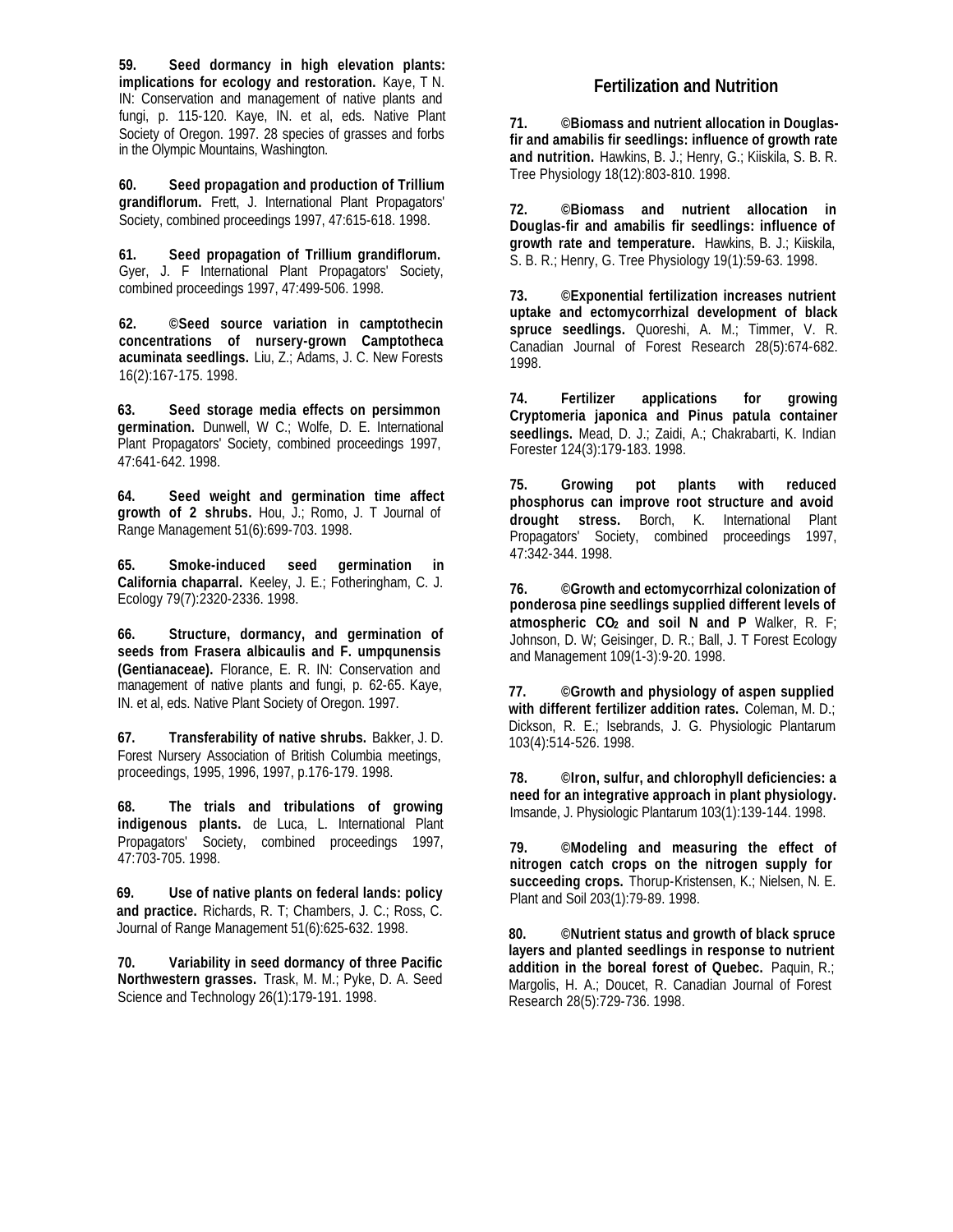**81. ©Steady-state nutrition and growth responses of Betula pendula to different relative supply rates of copper.** Goransson, A. Plant, Cell and Environment 21(9):937-944. 1998.

**82. ©Strategies to decrease nitrate leaching in the Brimstone Farm Experiment, Oxfordshire, UK, 1988-1993: the effects of winter cover crops and unfertilised grass legs.** Cott, J. A.; Howse, K. R.; Christian, D. G.; Lane, F W; Harris, G. L.; Goss, M. J. Plant and Soil 203(1):57-69. 1998.

**83. Toxicity and nutrient constraints on root growth.** Baligar, V C.; Fageria, N. K.; Elrashidi, M. A. HortScience 33(6):960-965. 1998.

#### **General and Miscellaneous**

**84. Application of stock quality testing within an operational forest regeneration program.** Folk, R. S.; Grossnickle, S. C. Forest Nursery Association of British Columbia meetings, proceedings, 1995, 1996, 1997, p.193. 1998.

**85. Forest and conservation nursery trends in the northwestern United States.** Landis, T D. Forest Nursery Association of British Columbia meetings, proceedings, 1995, 1996, 1997, p.144-146. 1998.

**86. What's happening in other jurisdictions what's happening in Ontario.** Colombo, S. Forest Nursery Association of British Columbia meetings, proceedings, 1995, 1996, 1997, p.147-148. 1998. By 1998 nearly all of Ontario's Crown forest land will be managed privately. Only 3 government-operated nurseries remain, but apx. 25 private nurseries produce tree seedlings.

**87. Yellow-cedar: importance and potential.** Russell, J. H. Forest Nursery Association of British Columbia meetings, proceedings, 1995, 1996, 1997, p.172-175. 1998.

**SO. Forest Nursery Association of British Columbia meetings, proceedings, 1995, 1996, 1997.**  British Columbia Ministry of Forests. 197 p. ORDER FROM: Nursery Services Office-South Zone, Ministry of Forests, 2501 -14th Avenue, Vernon, BC Vl T 8Z1 Canada. Phone (250) 260-4617. Fax (250) 260-4619. Free while limited supply lasts.

**88. ©Delineation of seed zones for European beech (Fagus sylvatica L.) in the Czech Republic based on isozyme gene markers.** Gomory, D.; Hynek, V; Paule, L. Annales des Sciences Forestieres 55(4):425- 436. 1998.

**89. Genetic diversity** and **geographic differentiation in pawpaw [Asimina triloba (L.) Dunal] populations from nine states as revealed by allozyme analysis.** Huang, H.; Layne, D. R.; Riemenschneider, D. E. Journal of the American Society for Horticultural Science 123(4):635-641. 1998.

**90. ©Impact of alternative regeneration methods on genetic diversity in coastal Douglas-fir.** Adams, W T; Zuo, J.; Shimizu, J. Y; Tappeiner, J. C. Forest Science 44(3):390-396. 1998.

**91. Provenance variation in pecan.** Wood, B. W; Grauke, L. J.; Payne, J. A. Journal of the American Society for Horticultural Science 123(6):1023-1028. 1998.

# **Mycorrhizae and Beneficial Microorganisms**

**92. ©Bacterial community structure at defined locations of Pinus sylvestris - Suillus bovinus and Pinus sylvestris** - **Paxillus involutus mycorrhizospheres in dry pine forest humus and nursery peat.** Timonen, S.; Jorgensen, K. S.; Haahtela, K.; Sen, R. Canadian Journal of Microbiology 44(6):499- 513. 1998.

**93. ©A comparison of arbuscular and ectomycorrhizal Eucalyptus coccifera: growth response, phosphorus uptake efficiency and external hyphal production.** Jones, M. D.; Durall, D. M.; Tinker, P B. New Phytologist 140(1):125-134. 1998.

**94. ©Field trial inoculation of Fraxinus pennsylvanica with Glomus intraradices.** Delisle, C. Forestry Chronicle 74(5):714-719. 1998.

**95. ©influence of ectomycorrhizal fungal inoculation on growth and root IAA concentrations of transplanted conifers.** Scagel, C. F; Lidnerman, R. G. Tree Physiology 18(11):739-747. 1998.

**96. ©Mycorrhiza formation and growth of Eucalyptus globulus seedlings inoculated with spores of various ectomycorrhizal fungi.** Lu, X.; Malajczuk, N.; Dell, B. Mycorrhiza 8(2):81-86. 1998.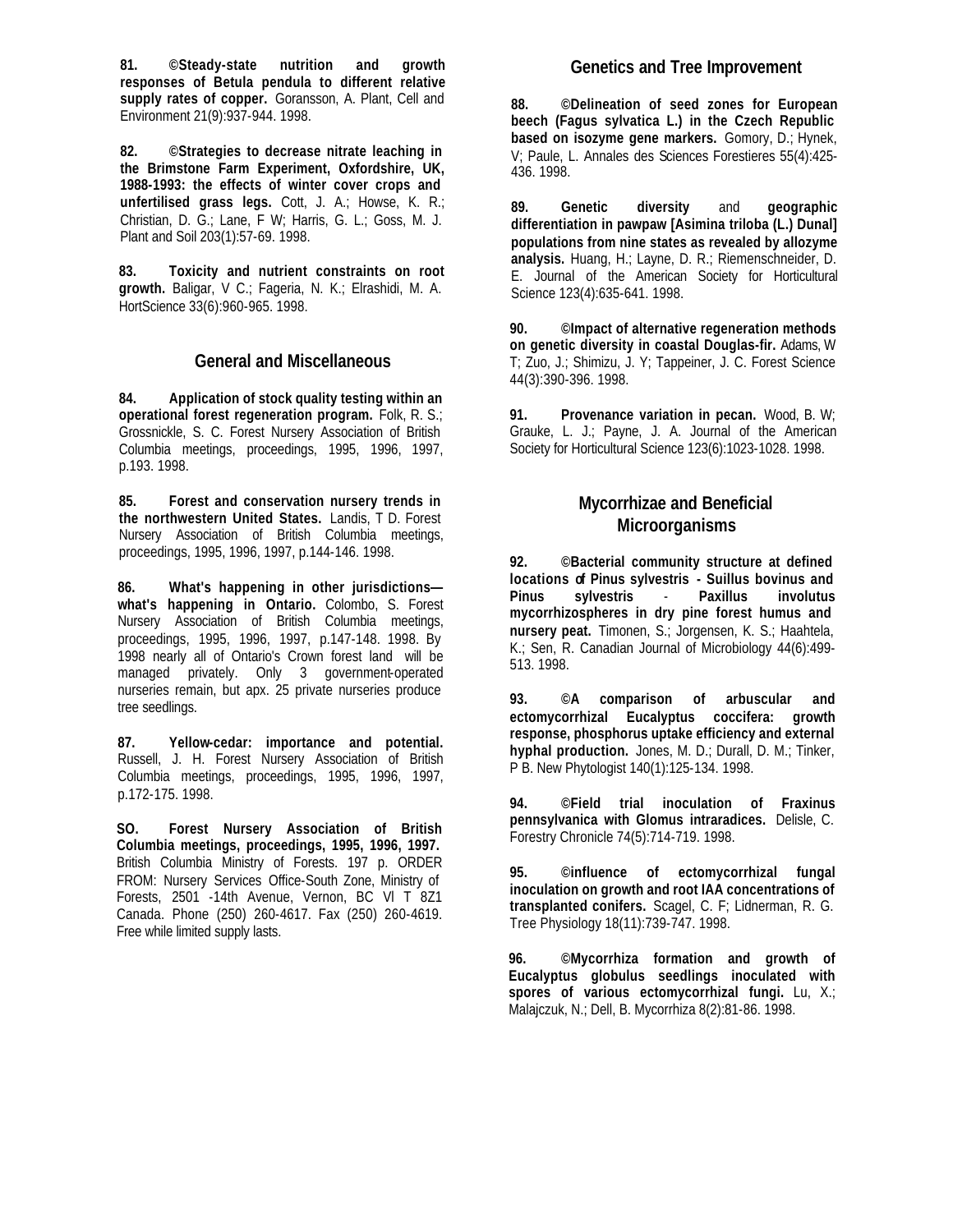**97. Mycorrhizae of landscape trees produced in raised beds and containers.** Sylvia, D.; Alagely, A.; Kent, D.; Mecklenburg, R. Journal of Arboriculture 24(6):308-316. 1998.

**98. ©Soil aggregation status and rhizobacteria in the mycorrhizosphere.** Andrade, G.; Mihara, K. L.; Linderman, R. G.; Bethlenfalvay, G. J. Plant and Soil 202(1):89-96. 1998.

**SO. Inoculation with mycorrhizal fungi (Hebeloma spp.) can increase drought stress resistance and improve field performance of jack pine, black spruce, and white spruce. Smith, W.; Mohammed, G. H. Ontario Ministry of Natural Resources, Forest Research Report 145. 10 p. 1997.** ORDER FROM: Ontario Ministry of Natural Resources, Ontario Forest Research Institute, 1235 Queen Street East, Sault Ste. Marie, Ontario, Canada P6A 2E5. Phone: (705) 946-2981. Fax: (705) 946-2030. E-mail: ofriin@gov.on.ca. Free.

#### **Nursery Structures and Equipment**

**99. Bottom-heat propagation.** Morgan, D. Nursery Management and Production 14(12):45-46. 1998. Why Hires uses bottom heat regardless of ambient temperature.

**100. Can your greenhouse handle heavy rainfalls?**  Bartok, J. W, Jr. Greenhouse Management and Production 18(10:65-66. 1998.

**101. Economic propagation benches.** Demaline, T International Plant Propagators' Society, combined proceedings 1997, 47:633-634. 1998. Rolling benches built from steel have many cultural and economic advantages.

**102. Energized production.** Why shade the system? Svenson, S. E. Nursery Management and Production 14(9):51-53. 1998.

**103. Gettin' hitched.** Gainer, B. L. American Nurseryman 188(3):30-32, 34-36. 1998. Vehicle attachments are valuable tools in the field growing trade.

**104. Hoop house construction, northern style.** Larson, F Nursery Management and Production 14(9):34- 37. 1998.

**105. In hot water.** Wells, E. C. Greenhouse Grower 16(14):38, 41-42. 1998. Here's what hot water has to offer as a heating system.

**106. A mulch better method.** Bentley, J. American Nurseryman 188(3):46-51. 1998. A modified manure spreader allows growers to efficiently apply organic mulch.

**107. On-line lighting.** Wells, E. Greenhouse Grower 16(13):48. 1998. Hydrofarm's web-based Lightsmith tool helps growers determine their lighting needs.

**108. Shade on demand.** Svenson, S. E. Nursery Management and Production 14(8):55-56, 58-59. 1998. Retractable roof structures.

**109. An update on greenhouse environmental control.** van Loon, C. International Plant Propagators' Society, combined proceedings 1997, 47:117-119. 1998. Discusses relationship between temperature and humidity.

#### **Outplanting Performance**

**110. ©Can tree seedlings survive increased flood levels of rivers?** Siebel, H. N.; Van Wijk, M.; Blom, C. W F M. Acta Botanica Neerlandica 47(2):219-230. 1998.

**111. Effect of sowing date on the germination and establishment of black spruce and jack pine under simulated field conditions.** Wang, Z. M.; Lechowicz, M. J. Ecoscience 5(1):95-99. 1998.

**112. The effects of native soils on Engelmann oak seedling growth.** Scott, T. A.; Pratini, N. L. IN: Proceedings of a symposium on oak woodlands: ecology, management, and urban interface issues, p. 657-660. USDA Forest Service, Pacific Southwest Research Station, General Technical Report PSW-GTR-160. 1997.

**113. Effects of seedling protectors and weed control on blue oak growth and survival.** McCreary, D. D.; Tecklin, J. IN: Proceedings of a symposium on oak woodlands: ecology, management, and urban interface issues, p. 243-250. USDA Forest Service, Pacific Southwest Research Station, General Technical Report PSW GTR-160. 1997.

**114. Evaluation of a powered auger for planting large container seedlings.** St-Amour, M. Forest Engineering Research Institute of Canada, Field Note: Silviculture - 107. 2 p. 1998.

**115. ©Field performance during 14 years' growth of Picea abies cuttings and seedlings propagated in containers of varying sizes.** Hannerz, M.; Wilhelmsson, L. Forestry 71(4):373-380. 1998.

**116. High elevation experience with planting, Nelson Region perspective.** Pittman, L. A. Forest Nursery Association of British Columbia meetings, proceedings, 1995, 1996, 1997, p.119-121. 1998.

**117. High elevation forecast and demand.** Johnson, B. Forest Nursery Association of British Columbia meetings, proceedings, 1995, 1996, 1997, p.105-108. 1998.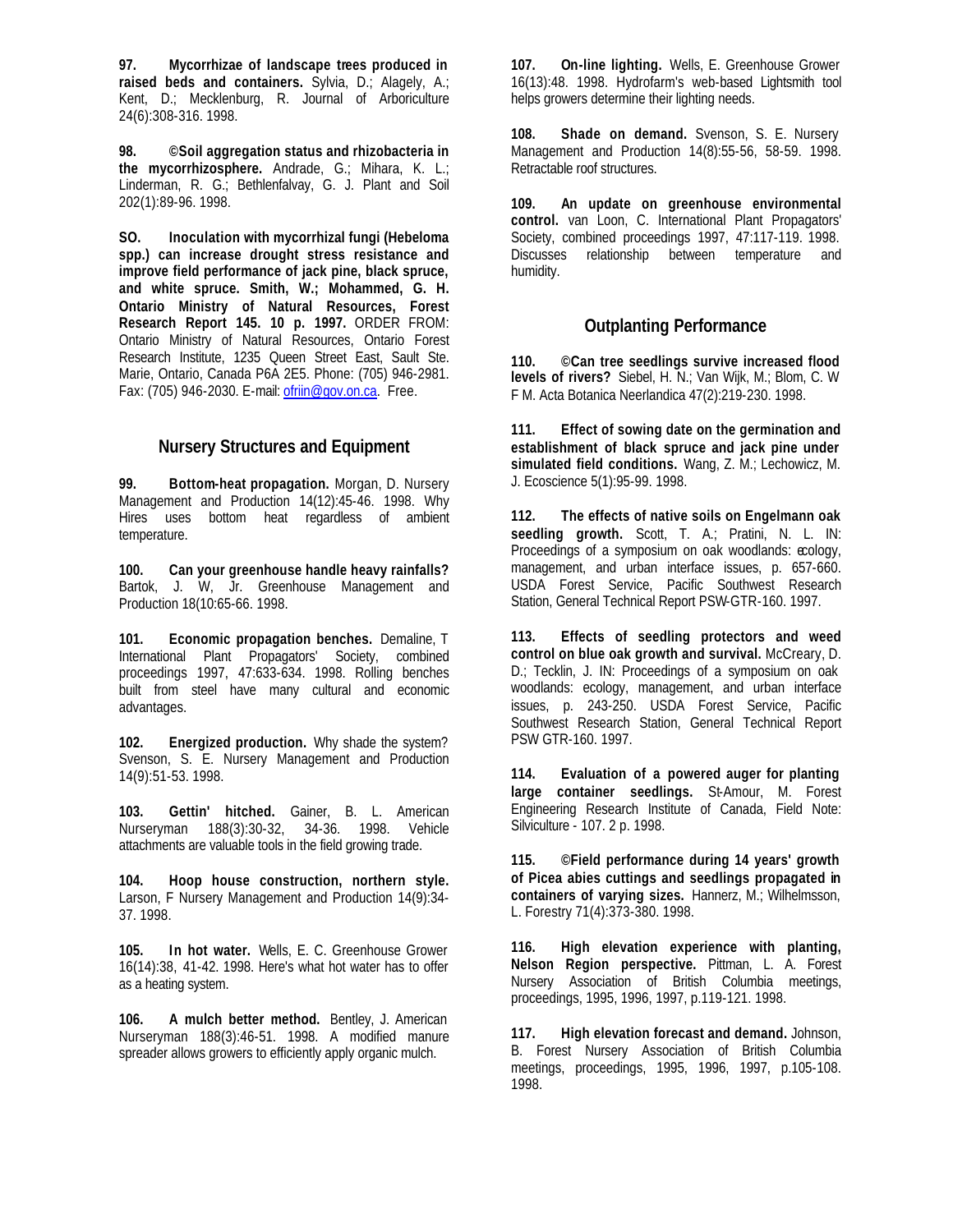**118. ©The impact of environment and nursery on survival and early growth of Douglas-fir, noble fir, and white pine - a case study.** Randall, W.; Johnson, G. R. Western Journal of Applied Forestry 13(4):137-143. 1998.

**119. Influence of thawing duration on performance of conifer seedlings.** Silim, S. N.; Guy, R. D. Forest Nursery Association of British Columbia meetings, proceedings, 1995, 1996, 1997, p.155-162. 1998.

**120. Jac fire lodgepole pine root form trial - what do 16-year old lodgepole pine roots look like?** Scagel, R. Forest Nursery Association of British Columbia meetings, proceedings, 1995, 1996, 1997, p.75-79. 1998.

**121. Lodgepole pine seedling drought tolerance in relation to seedling survival and growth after outplanting.** Lukic, V; Jones, M. D. Forest Nursery Association of British Columbia meetings, proceedings, 1995, 1996, 1997, p.137-143. 1998.

**122. Past experience and future trends for high elevation reforestation.** Jenvey, S. Forest Nursery Association of British Columbia meetings, proceedings, 1995, 1996, 1997, p.111 -118. 1998.

**123. Patterns and processes of adaptation in blue oak seedlings.** Rice, K. J.; Richards, J. H.; Matzner, S. L. IN: Proceedings of a symposium on oak woodlands: ecology, management, and urban interface issues, p. 109115. USDA Forest Service, Pacific Southwest Research Station, General Technical Report PSW-GTR-160. 1997.

**124. ©Physiological and growth responses of three sizes of containerized Picea mariana seedlings outplanted with and without vegetation control.** Lamhamedi, M. S.; Bernier, P Y; Hebert, C.; Jobidon, R. Forest Ecology and Management 110(1-3):13-23. 1998.

**125. Reforesting the ESSF: where even the naturals like a little help!** Farquharson, D. Forest Nursery Association of British Columbia meetings, proceedings, 1995, 1996, 1997, p.109-110. 1998.

**126. Rehabilitated road stock comparison trial (T.L. T0703, Setting #1491).** Canadian Forest Products, Ltd Forest Nursery Association of British Columbia meetings, proceedings, 1995, 1996, 1997, p.17-18. 1998.

**127. Stock type selection for high elevation (ESSP) planting.** Faliszewski, M. Forest Nursery Association of British Columbia meetings, proceedings, 1995, 1996, 1997, p.152. 1998.

**128. ©Survival and growth of seedlings of four bottomland oak species in response to increases in flooding and salinity.** Conner, W H.; McLeod, K. W.; McCarron, J. K. Forest Science 44(4):618-624. 1998.

**129. ©Tissue culture method affects ex vitro growth and development of loblolly pine.** Frampton, L. J., Jr.; Amerson, H. V; Leach, G. N. New Forests 16(2):125-138. 1998.

**130. ©Vertical growth and mycorrhizal infection of woody plant roots as potential limits to the restoration of woodlands on landfills.** Parsons, W F J.; Ehrenfeld, J. G.; Handel, S. N. Restoration Ecology 6(3):280-289. 1998.

#### **Pest Management**

**131. Application of different techniques to detect Phytophthora spp. in roots of nursery plants.** Werres, S. IN: Diagnosis and identification of plant pathogens, p. 123-124. H.W Dehne et al., eds. Kluwer Academic Publishers. 1997.

**132. Attacking aphids.** Lindquist, R. K. Greenhouse Grower 16(9):144, 146, 148. 1998. Some up-andcoming products may help growers battle aphids in greenhouses.

**133. ©Biocontrol of fungal root rot diseases of crop plants by the use of rhizobia and Bradyrhizobia.**  Omar, S. A.; Abd-Alla, M. H. Folio Microbiologica 43(4):431-437. 1998.

**134. ©Biological control of soil-borne diseases by rhizobacteria.** Buchenauer, H. Journal of Plant Diseases and Protection 105(4):329-348. 1998.

**135. ©Characterization of Rhizoctonia species involved in tree seedling damping-off in French forest nurseries.** Camporota, P; Perrin, R. Applied Soil Ecology 10(1-2):65-71. 1998.

**136. ©Cylindrocarpon and Fusarium root colonization of Douglas-fir seedlings from British Columbia reforestation sites.** Axelrood, P E.; Chapman, W K.; Seifert, K. A.; Trotter, D. B.; Shrimpton, G. Canadian Journal of Forest Research 28(8):1198- 1206. 1998.

**137. Developments in biological control for nursery stock.** Helyer, N. International Plant Propagators' Society, combined proceedings 1997, 47:202-205. 1998. Concentrates on two recent developments: a new species of parasites for aphids and new control strategies for vine weevil.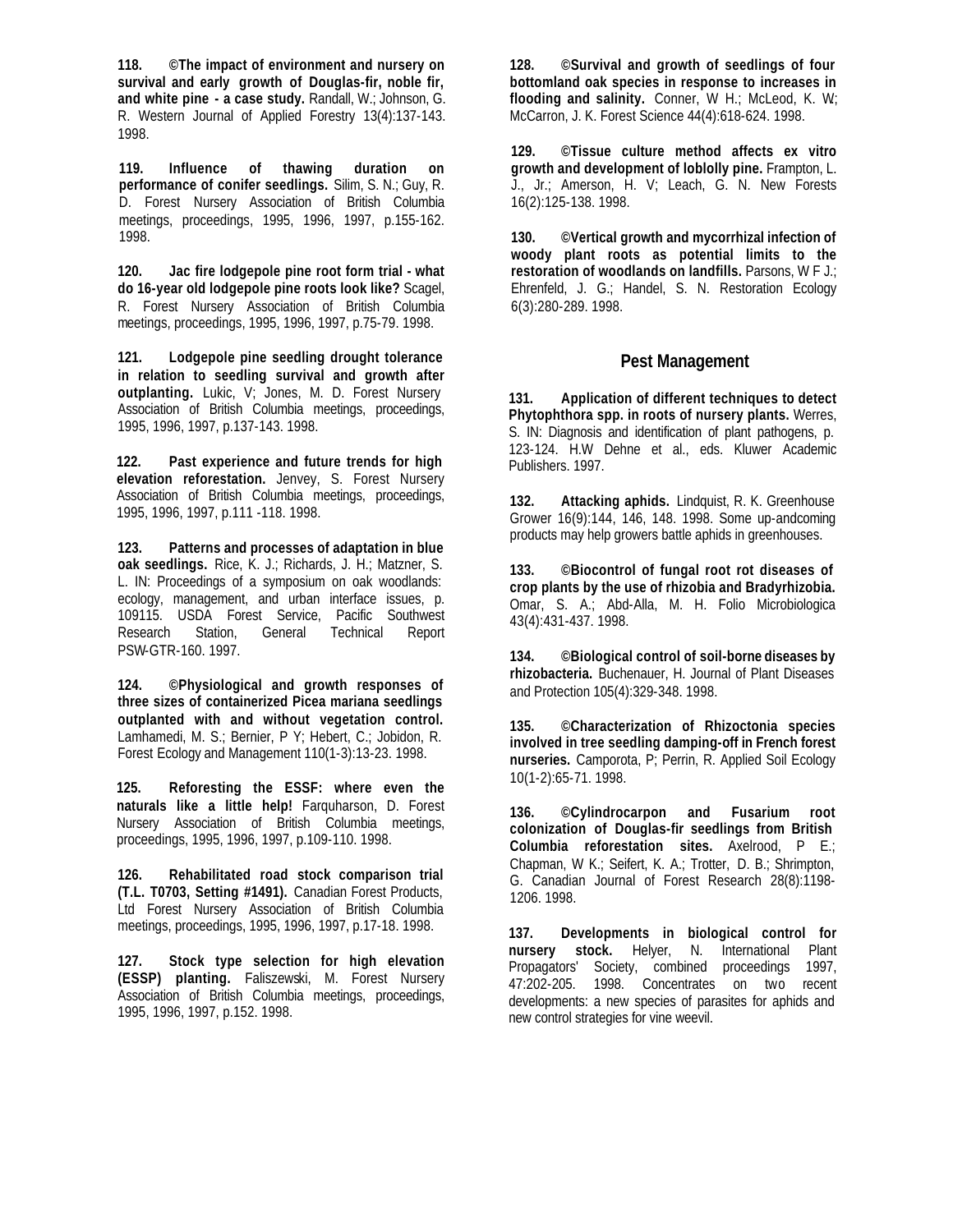**138. ©Effect of seedbed steaming on Gylindrocladium floridanum, soil microbes and the development of white pine seedlings.** Dumas, M. T; Greifenhagen, S.; Halicki-Hayden, G.; Meyer, T R. Phytoprotedion 79(1):35-43. 1998.

**139. ©Effects of irrigation on uninucleate Rhizoctonia on nursery seedlings of Pinus sylvestris and Picea abies grown in peat growth medium.** Lilja, A.; Heiskanen, J.; Heinonen, R. Scandinavian Journal of Forest Research 13(2):184-188. 1998.

**140. Efficacy of various fungal and bacterial biocontrol organisms for control of Fusarium wilt of tomato.** Larkin, R. F; Fravel, D. R. Plant Disease 82(9):1022-1028. 1998.

**141. ©Evaluation of application methods of metam sodium for management of Fusarium crown and root rot in tomato in southwest Florida.** McGovern, R. J.; Vavrina, C. S.; Noling, J. W; Datnoff, L. A.; Yonce, H. D. Plant Disease 82(8):919-923. 1998.

**142. ©Evaluation of mancozeb and propiconazole to control Keithia leaf blight of container-grown western red cedar.** Kope, H. H.; Trotter, D. Forestry Chronicle 74(4):583-587. 1998.

**143. ©Evaluation of methyl iodide as a soil fumigant for root-know nematode control in carrot production.** Hutchinson, C. M.; McGiffen, M. E., Jr.; Ohr, H. D.; Sims, J. J.; Becker, J. O. Plant Disease 83(1):33-36. 1998.

**144. ©Field tests of denatonium benzoate to reduce seedling damage by pocket gophers (Thomomys talpoides Rich.).** Witmer, G. W; Pipas, M. J.; Bucher, J. C. Crop Protection 17(1):35-39. 1998.

**145. Fungal pathogen controls thrips in greenhouse flowers.** Murphy, B. C.; Morisawa, T A.; Newman, J. F; Tjosvold, S. A.; Parrella, M. P California Agriculture 52(3):32-36. 1998. Entomopathogenic fungi for biological control.

**146. Fungal photomorphogenesis: a basis for the control of foliar diseases using photoselective covering materials for greenhouses.** Raviv, M.; Reuveni, R. HortScience 33(6):925-929. 1998.

**147. Fungicide resistance in Botrytis species.** Casonato, S. International Plant Propagators' Society, combined proceedings 1997, 47:84-87. 1998.

**148. Fungus gnat population development in coconut coir and Sphagnum peat-based substrates.** 

Evans, M. R.; Smith, J. N.; Cloyd, R. A. HortTechnology 8(3):406-409. 1998.

**149. How to detect diseases early with test kits. Barnes, L. W Greenhouse Management and Production**  18(10):62-64. 1998.

**150. Identification of a RAPD marker linked to western gall rust resistance.** Johnson- Flanagan, A.; Yeh, F; Hiratsuka, Y; Hua, D. Forest Nursery Association of British Columbia meetings, proceedings, 1995, 1996, 1997, p.190-192. 1998.

**151. Life on the edge of the curve or the current status of root rots in coastal Douglas-fir seedlings.**  Dennis, J.; Trotter, D. Forest Nursery Association of British Columbia meetings, proceedings, 1995, 1996, 1997, p.19-26. 1998.

**152. Making the most of biopesticides.** Brownbridge, M. Greenhouse Grower 16(8):85-86, 88. 1998.

**153. Managing Botrytis and Rhizodonia blight.** Powell, C. C. Nursery Management and Production 14(11):63-66. 1998.

**154. Patrolling Pythium.** Roberts, D. L. Greenhouse Grower 16(8):82, 84. 1998.

**155. Status and management of pales weevil in the eastern United States.** Salom, S. M. Tree Planters' Notes 48(1-2):4-11. 1997.

**156. ©Suppression of Rhizodonia solani in potting mixtures amended with compost made from organic household waste.** Tuitert, G.; Szczech, M.; Bollen, G. J. Phytopathology 88(8):764-773. 1998.

**157**. **©Susceptibility of edomycorrhizal and nonmycorrhizal Scots pine (Pinus sylvesfris) seedlings to a generalist insect herbivore, Lygus rugulipennis, at two nitrogen availability levels.** Manninen, A. M.; Holopainen, T; Holopainen, J. K. New Phytologist 140(1):55-63. 1998.

**158. The trouble with ticks.** Anderson, J. F; Magnarelli, L. A. American Nurseryman 188(1):53, 54, 56. 1998. Avoid disease-causing pathogens spread by ticks through proper identification and by implementing control methods.

**159. Update on the development of an efficient visual trap for Lygus in conifer seedlings.** Luczynski, A.; Short, M.; Van Hezewijk, B.; Trotter, D. Forest Nursery Association of British Columbia meetings, proceedings, 1995, 1996, 1997, p.187-188. 1998.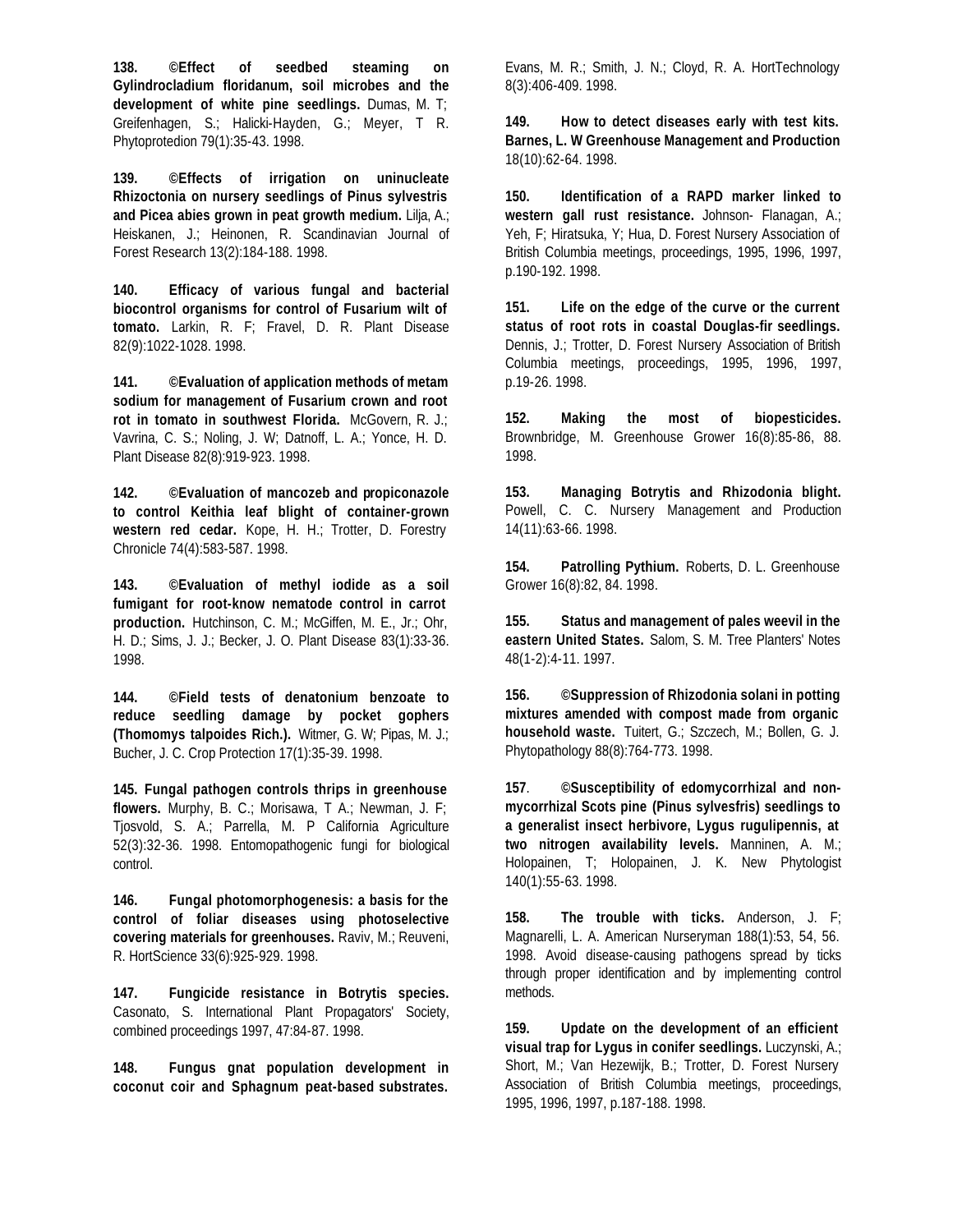## **Pesticides**

**160. Adding dimension to disease control.** Ibarbia, E. Greenhouse Grower 16(9):154, 156. 1998. Systemics, a breed of fungicides that are growing in popularity, provide prolonged plant protection.

**161. Biotechnology for the elimination of agrochemical wastes.** Karns, J. S.; Hapeman, C. J.; Mulbry, W W; Ahrens, E. H.; Shelton, D. R. HortScience 33(4):626-631. 1998.

**162. Effect of pH on efficacy of pesticides.** Houseworth, L. D. International Plant Propagators' Society, combined proceedings 1997, 47:427-429. 1998.

**163. Innovative pesticide application equipment at Wight Nurseries.** Chandler, S. International Plant Propagators' Society, combined proceedings 1997, 47:430-433. 1998. Electrostatic boom sprayer and Airassisted herbicide boom.

**164. Temperature effect on methyl bromide volatilization: permeability of plastic cover films.** Wang, D.; Yates, S. R.; Jury, W A. Journal of Environmental Quality 27(4):821-827. 1998. The most commonly used film (polyethylene) is more permeable than a new film (Hytibar).

## **Seedling Harvesting and Storage**

**165. A comparison of four non-waxed seedling cartons.** von Hahn, M. Forest Nursery Association of British Columbia meetings, proceedings, 1995, 1996, 1997, p.153-154. 1998.

**166. Streamlined harvesting and planting.** Davis, D. Nursery Management and Production 14(8):30-32, 34-35. 1998. Machinery to get perennials in and out of fields.

**167. Thawing regimes for freezer-stored container stock.** Rose, R.; Haase, D. L. Tree Planters' Notes 48(1- 2):12-17. 1997.

# **Seedling Physiology and Morphology**

**168. ©Development of freezing tolerance in roots and shoots of Scots pine seedlings at nonfreezing temperatures.** Ryyppo, A.; Repo, T; Vapaavuori, E. Canadian Journal of Forest Research 28(4):557-565. 1998.

**169. ©Early growth invigoration of jack pine seedlings by natural plant growth regulators.**

Rajasekaran, L. R.; Blake, T J. Trees: Structure and Function 12(7):420-423. 1998.

**170. ©Elevated atmospheric CO2 promotes frost damage in evergreen tree seedlings.** Lutze, J. L.; Roden, J. S.; Holly, C. J.; Wolfe, J.; Egerton, J. J. G.; Ball, M. C. Plant, Cell and Environment 21(6):631-635. 1998.

**171. ©Elevated temperature but not elevated CO<sup>2</sup> affects long-term patterns of stem diameter and height of Douglas-fir seedlings.** Olsryk, D.; Wise, C.; VanEss, E.; Tingey, D. Canadian Journal of Forest Research 28(7):1046-1054. 1998.

**172. Failure of terminal buds of SX seedlings to break: what happened inside the bud?** MacDonald, J. E. Forest Nursery Association of British Columbia meetings, proceedings, 1995, 1996, 1997, p.131-134. 1998.

**173. ©Growth and hardening of four provenances of containerized white spruce (Picea glauca (Moench) Voss) seedlings in response to the duration of 16 h long-night treatments.** Coursole, C.; Bigras, F J.; Margolis, H. A.; Hebert, C. New Forests 16(2):155-166. 1998.

**174. How does root physiology relate to gross morphology?** Johnson-Flanagan, A. Forest Nursery Association of British Columbia meetings, proceedings, 1995, 1996, 1997, p.27-31. 1998.

**175. ©Influence of second flushing on genetic assessment of cold hardiness in coastal Douglas-fir (Pseudotsuga menziesii var. menziesii (Mirb.) Franco).**  Anekonda, T S.; Adams, W T; Aitken, S. N. Forest Ecology and Management 1 1 1(2-3):1 19-126. 1998.

**176. Loblolly pine root growth and distribution under water stress.** Torreano, S. J.; Morris, L. A. Soil Science Society of America Journal 62 (3):818-827. 1998.

**177. ©Morphogenesis of Douglas-fir buds is altered at elevated temperature but not at elevated CO2.**  Apple, M. E.; Lucash, M. S.; Olsryk, D. M.; Tingey, D. T Environmental and Experimental Botany 40(2):159-172. 1998.

**178. ©Morphological and anatomical relationships of loblolly pine fine roots.** McCrady, R. L.; Comeford, N. B. Trees: Structure and Function 12(7):431-437. 1998.

**179. ©Onset of freezing tolerance in birch (Betula pubescens Ehrh.) involves LEA proteins and osmoregulation and is impaired in an ABA-deficient genotype.** Rinne, P; Welling, A.; Kaikuranta, P Plant, Cell and Environment 21(6):601-611. 1998.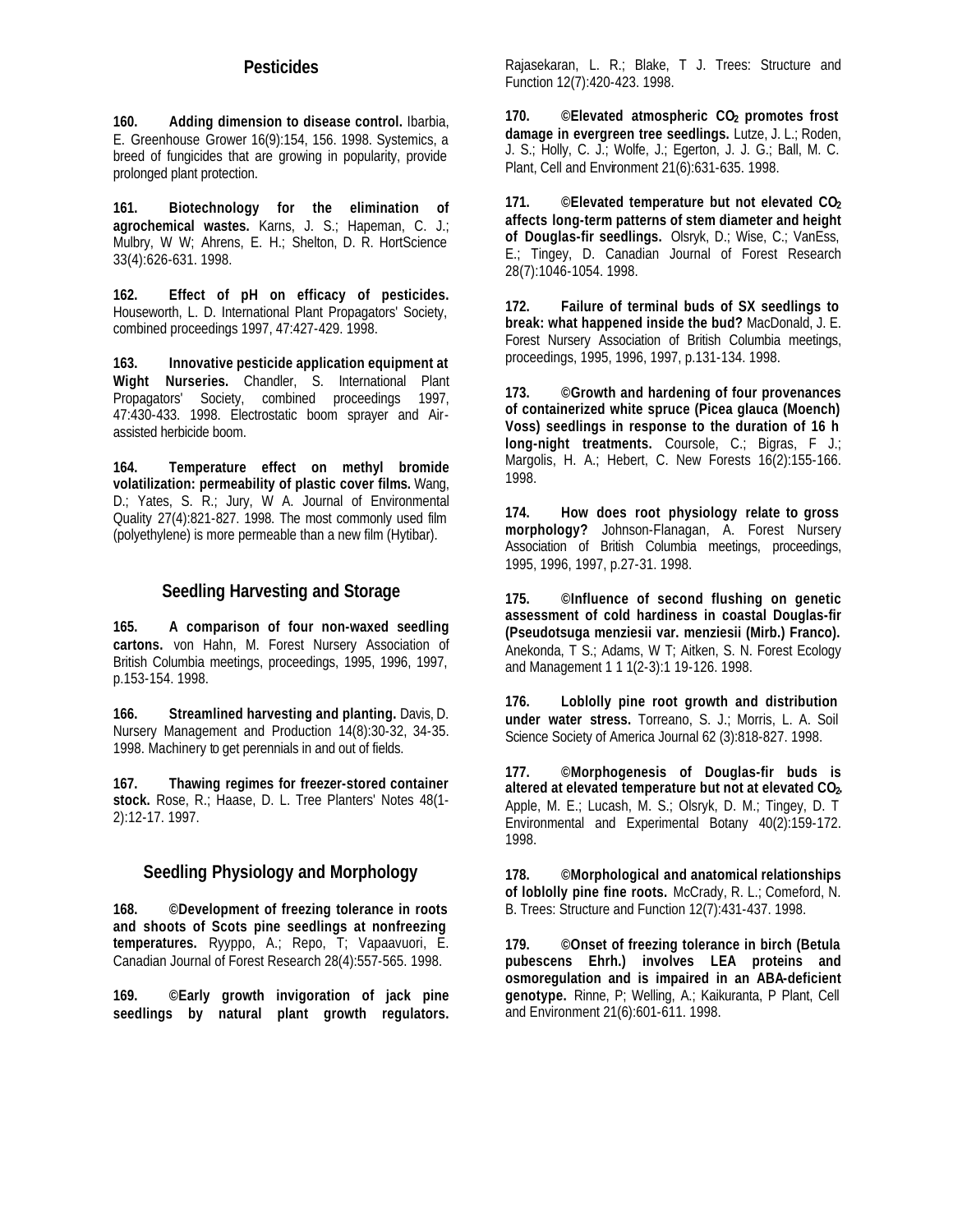**180. ©Ontogeny affects response of northern red oak seedlings to elevated CO2 and water stress. I. Carbon assimilation and biomass production.** Anderson, F D.; Tomlinson, F T. New Phytologist 140(3):477-491. 1998.

**181. Paclobutrazol and morphological attributes in black spruce seedlings.** MacDonald, J. E. Forest Nursery Association of British Columbia meetings, proceedings, 1995, 1996, 1997, p.43-47. 1998.

**182. Root damage assessment models for seedling quality programs.** Grossnickle, S.; Folk, R.; Radley, R.; Axelrood, P Forest Nursery Association of British Columbia meetings, proceedings, 1995, 1996, 1997, p.32-37. 1998.

**183. Secondary needle lodgepole pine: what do we get?** Mustard, J.; Hawkins, C.; Kooistra, C. Forest Nursery Association of British Columbia meetings, proceedings, 1995, 1996, 1997, p.163-167. 1998.

**184. ©Shoot and root vulnerability to xylem caviation in four populations of Douglas-fir seedlings.**  Kavanagh, K. L.; Bond, B. J.; Aitken, S. N.; Gartner, B. L.; Knowe, S. Tree Physiology 19(1):31-37. 1998.

**185. Soil temperature and root growth.** McMichael, B. L.; Burke, J. J. HortScience 33(6):947-951. 1998.

**186. Soil water and root growth.** Wraith, J. M.; Wright, C. K. HortScience 33(6):951-959. 1998.

**187. ©Some aspects of leaf water relations in four provenances of Eucalyptus microtheca seedlings.** Li, C. Forest Ecology and Management 111(2-3):303308. 1998.

**188. Stomatal conductance, growth and root signaling in Betula pendula seedlings subjected to partial soil drying.** Fort, C.; Muller, F; Label, P; Granier, A.; Dreyer, E. Tree Physiology 18(11):769-776. 1998.

**189. ©Temperature and ontogeny mediate growth response to elevated C02 in seedlings of five boreal tree species.** Tjoelker, M. G.; Oleksyn, J.; Reich, P B. New Phytologist 140(2):197-210. 1998.

**190. ©The use of image analysis and automation for measuring mitotic index in apical conifer meristems.** Sundblad, L. G.; Geladi, P; Dunberg, A.; Sundberg, B. Journal of Experimental Botany 49(327):1749-1756. 1998.

**191. ©Variability in seedling water status during drought within a Quercus ilex subsp. ballota population, and its relation to seedling morphology.**  Leiva, M. J.; Fernandez-Ales, R. Forest Ecology and Management 111(2-3):147-156. 1998.

**192. Waxes and cuticle: form, function and development.** Toivonen, F M. A. Forest Nursery Association of British Columbia meetings, proceedings, 1995, 1996, 1997, p.69-71. 1998.

#### **Seeds**

**193. Abies seed problems.** Kolotelo, D. Forest Nursery Association of British Columbia meetings, proceedings, 1995, 1996, 1997, p.122-130. 1998.

**194. Acorn collection, storage, sorting, and planting for the establishment of native oaks without supplemental irrigation.** Motz, R. W IN: Proceedings of a symposium on oak woodlands: ecology, management, and urban interface issues, p. 679-682. USDA Forest Service, Pacific Southwest Research Station, General Technical Report PSW-GTR-160. 1997.

**195. The effect of seed stratification on germination of 14 Cupressus species.** Ceccherini, L.; Raddi, S.; Andreoli, C. Seed Science and Technology 26(1):159-168. 1998.

**196. Effects of soaking, washing, and warm pretreatment on the germination of Russian-olive and autumn-olive seeds.** Jinks, R. L.; Ciccarese, L. Tree Planters' Notes 48(1-2):18-23. 1997.

**197. ©Factors affecting seed and cone development in Pacific silver fir (Abies amabilis).** Owens, J. N.; Morris, S. J. Canadian Journal of Forest Research 28(8):1146-1163. 1998.

**198. ©Genetic diversity of three size classes of seeds of Eucalyptus globulus ssp. globulus.** Martins-Corder, M. F; Mori, E. S.; Carvalho, M. T V; Derbyshire, E. Silvae Genetico 47(1):6-14. 1998.

**199. ©Implications of new technologies for seed health testing and the worldwide movement of seed.**  Maddox, D. A. Seed Science Research 8(2):277-284. 1998.

**200. ©The influence of heat and mechanical scarification on the germination capacity of Quercus pyrenaica seeds.** Valbuena, L.; Tarrega, R. New Forests 16(2):177-183. 1998.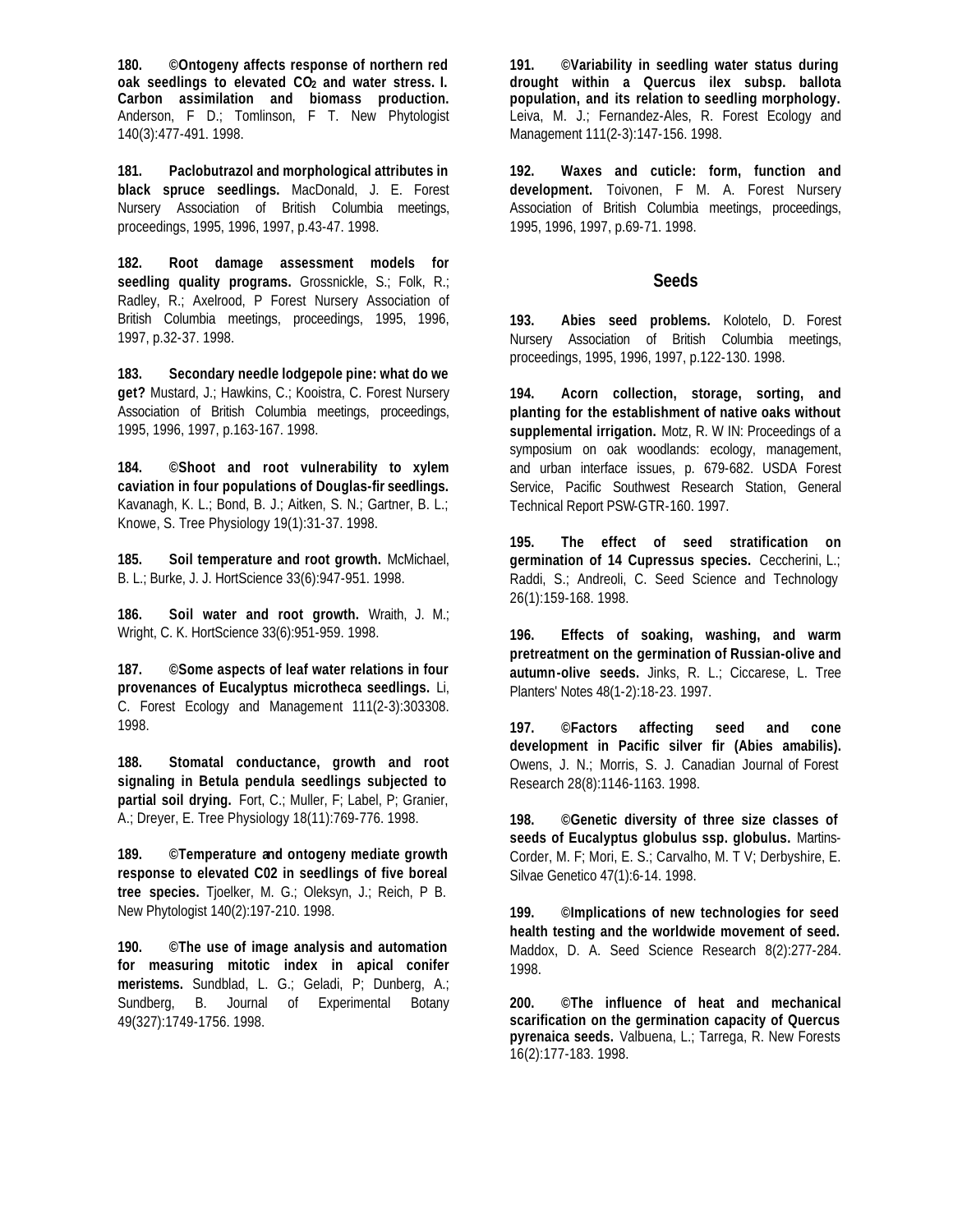**201. ©Influence of light quality on the germination of Betula papyrifera seeds.** Brunvatne, J. O. Scandinavian Journal of Forest Research 13(3):324-330. 1998.

**202. ©Low reproductive success in two subspecies of Juniperus oxycedrus L.** Ortiz, P L.; Arista, M.; Talavera, S. International Journal of Plant Sciences 159(5):843-847. 1998.

**203. Osmotic priming hastens germination and improves seedling size of Pinus brutia var. eldarica.** Khalil, S. K.; Mexal, J. G.; Ortiz, M. Tree Planters' Notes 48(1-2):24-27. 1997.

**204. Pre-treatment of bulk samples of certain Eucalyptus species to enhance germination.** Cliffe, D. O. International Plant Propagators' Society, combined proceedings 1997, 47:60-62. 1998.

**205. Propagating woody plants by seed.** Larson, R. A. American Nurseryman 188(7):39-43. 1998. A guide to help growers germinate seed of woody plants common to the nursery industry.

**206. Propagation and production of Arbutus menziesii.** Adamson, D. International Plant Propagators' Society, combined proceedings 1997, 47:302-303. 1998.

**207. Reap what you sow.** Larson, R. A. American Nurseryman 188(2):36-38, 40, 42-51. 1998. Propagating woody landscape plants by seed.

**208. ©Reimposition of conditional dormancy during air-dry storage of prechilled Sitka spruce seeds.** Jones, S. K.; Gosling, F G.; Ellis, R. H. Seed Science Research 8(2):113-122. 1998.

**209. Relating pine seed coat characteristics to speed of germination, geographic variation, and** seedling development. Barnett, J. f. Tree Planters' Notes 48(1-2):38-42. 1998.

**210. Seed germination for transplants.** Cantliffe, D. J. HortTechnology 8(4):499-503. 1998. Part of workshop proceedings on "Transplant Production and Performance".

**SO. Field studies of seed biology.** Leadem, C. L.; Gillies, S. L.; Yearsley, H. K.; Sit, V; Spittlehouse, D. L.; Burton, f' J. British Columbia Ministry of Forests, Land Management Handbook 40.196 p.1997. ORDER FROM: Crown Publications, 521 Fort Street, Victoria, BC V8W 1 E7 Canada. Phone (250) 386-4636. Fax: (250) 3860221. E-mail: crown@pinc.com. WWW: http://<br>www.crownpub.bc.ca. Price: \$25.00 + \$6.00 S&H Price: \$25.00 + \$6.00 S&H (Canadian).

## **Soil Management and Growing Media**

**211. Commercial composting systems.** Gouin, F R. HortScience 33(6):932-933. 1998.

**212. Cover crop and soil quality interactions in agroecosystems.** Reicosky, D. C.; Forcella, F Journal of Soil and Water Conservation 53(3):224-229. 1998.

**213. Duration of composting of yard wastes affects both physical and chemical characteristics of compost and plant growth.** Hartz, T K.; Giannini, C. HortScience 33(7):1192-1196. 1998.

**214. Extensive media coverage.** Swanson, B. T American Nurseryman 188(7):30-34. 1998. Container media should have the appropriate porosity and water retention for optimum plant growth and health.

**215. Fighting fungi.** Hoitink, H. A. J.; Krouse, M. S. American Nurseryman 188(7):44-46, 48. 1998. When applied properly, mulches and composts provide many beneficial effects. Learn how to control nuisance and detrimental molds before they cause plant disease.

**216. ©Influence of different nursery container media on rooting of Scots pine and silver birch seedling after transplanting.** Heiskanen, J.; Rikala, R. New Forests 16(2):27-42. 1998.

**217. Root medium chemical properties.** Argo, W R. HortTechnology 8(4):486-494. 1998. Part of workshop proceedings on "Transplant Production and Performance".

**218. Root medium physical properties.** Argo, W R. HortTechnology 8(4):481-485. 1998. Part of workshop proceedings on "Transplant Production and Performance".

**219. Soil physical and morphological properties and root growth.** Singh, B. f'.; Sainju, U. M. HortScience 33(6):966-971. 1998.

**220. Soilless media: practices make profit. Part 1. Media components and their properties; buying manufactured media versus mixing your own.** Ferry, S.; Adams, R.; Jacques, D.; McElhannon, B.; Schill, P; Steinkamp, B. Greenhouse Grower 16(8):28, 33-34, 36. 1998.

**221. Soilless media: practices make profit. Part 2. Media selection and storage.** Ferry, S.; Adams, R.; Jacques, D.; McElhannon, B.; Schill, P.; Steinkamp, B. Greenhouse Grower 16(9):112, 117-118, 120. 1998.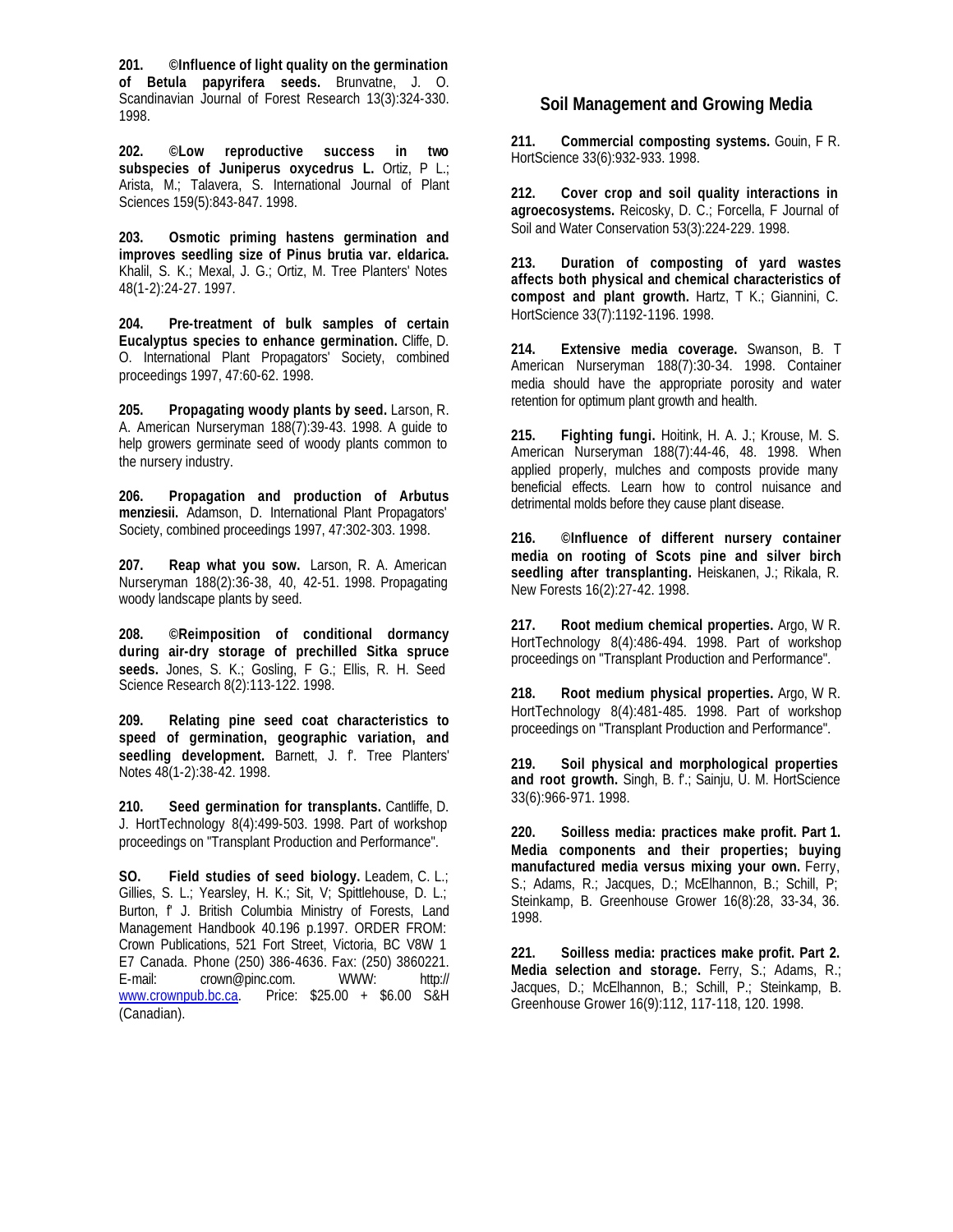**222. Soilless media: practices make profit. Part 3. EC, water quality, and pH management.** Ferry, S.; Adams, R.; Jacques, D.; McElhannon, B.; Schill, F; Steinkamp, B. Greenhouse Grower 16(10):78-81, 83. 1998.

**223. Soilless media: practices make profit.** Part 4: Media testing. Ferry, S.; Adams, R.; Jacques, D.; McElhannon, B.; Schill, P; Steinkamp, B. Greenhouse Grower 16(12):36, 38, 41. 1998.

## **Tropical Forestry and Agroforestry**

**224. ©Adventitious rooting in shoot cuttings of Azadirachta indica and Pongamia pinnate.** Palanisamy, K.; Ansari, S. A.; Kumar, P; Gupta, B. N. New Forests 16(1):81-88. 1998.

**225. An air layering method for clonal propagation of Albizia procera.** Ansari, S. A.; Kumar, P; Mandal, A. K. Indian Forester 124(5):354-356. 1998.

**226. Commercial scale micropropagation of Eucalyptus camaldulensis.** Sreedhar, D.; Rao, M. M.; Ramesh, C.; Lawrence, L. Indian Forester 124(4):217-224. 1998.

**227. The effect of seed size on germination and seedling growth of Cryptocarya alba (Lauraceae) in Chile.** Chacon, P; Bustamante, R.; Henriquez, C. Revista Chilena de Historic Natural 71(2):189-197. 1998.

**228. Effectiveness of organic potting media for raising mahogany (Swietenia macrophylla) seedlings in western Samoa.** Woods, P V; Pesseta, O.; Webb, M. J. Journal of Tropical Forest Science 10(4):552-560. 1998.

**229. Evolving planting techniques for afforestation of waterlogged saline soils.** Tomar, O. S.; Gupta, R. K. Journal of Tropical Forest Science 10(4):516-525. 1998.

**230. Improved seedling quality of polybag plants use of mounted angle iron beds.** Gera, M.; Gera' N.; Sharma, S.; Bhandari, A. S. Indian Forester 124(2):116-121. 1998.

**231. Insect pests of forest tree seeds: their economic impact and control measures.** Kulkarni, N.; Joshi, K. C. Journal of Tropical Forest Science 10(4):438-455. 1998.

**232. Iron deficiency in Pterocarpus angolensis nursery seedlings: symptoms and cure.** Munyanziza,

E.; Kuyper, T W; Oldeman, R. A. A. Journal of Tropical Forest Science 10(3):292-296. 1998.

**233. ©Large-scale ecological restoration of degraded tropical forest lands: the potential role of timber plantations.** Lamb, D. Restoration Ecology 6(3):271-279. 1998.

**234. Long-term storage of Araucaria bidwillii Hook. seeds.** del Zoppo, M.; Galleschi, L.; Saviozzi, F Seed Science and Technology 26(1):267-270. 1998.

**235. New record of fungal infection - Fusarium sp. in the culture of land slug Laevicaulis alte (Ferussac) a severe pest of Azadirachta indica (neem) seedlings in Rajasthan and Gujarat.** Kumar, S.; Srivastava, K. K.; Ullah, A. Indian Forester 124(5):351-353. 1998.

**236. Nursery techniques of bamboo -standardization of planting method.** Lal, P; Rawat, G. S.; Bisht, N. S. Indian Forester 124(3):184-191. 1998.

**237. Pericarp delays germination in Quercus glauca seeds.** Rawat, D. C. S.; Thapliyal, P; Nautiyal, A. R. Journal of Tropical Forest Science 10(4):472-477. 1998.

**238. Seed mycoflora of Robinia pseudoacacia Linn. and its control.** Sen, S. Indian Forester 124(5):347-350. 1998.

**239. Selection of proper potting mixture for root trainer of Eucalyptus hybrid.** Shrivastava, R.; Nanhorya, R.; Upadhyaya, J. K. Indian Forester 124(7):502-510. 1998.

**240. Selection of VAM inoculants for some forest tree species.** Rahangdale, R.; Gupta, N. Indian Forester 124(5):331-341. 1998.

**241. Studies on germination and seed-borne fungi of some forest tree species and their control.** Purohit, M.; Jamoluddin; Mishra, G. F Indian Forester 124(5):315-320. 1998.

**242. Termite-aided mesocarp removal of teak (Tectona grandis L.P) fruits for enhanced germination and cost-effective seed handling.** Chacko, K. C. Indian Forester 124(2):134-140. 1998.

**243. Visual symptoms and chlorophyll production of Ailanthus triphysa seedlings in response to nutrient deficiency.** Anoop, E. V; Gopikumar, K.; Babu, L. C. Journal of Tropical Forest Science 10(3):304-311. 1998.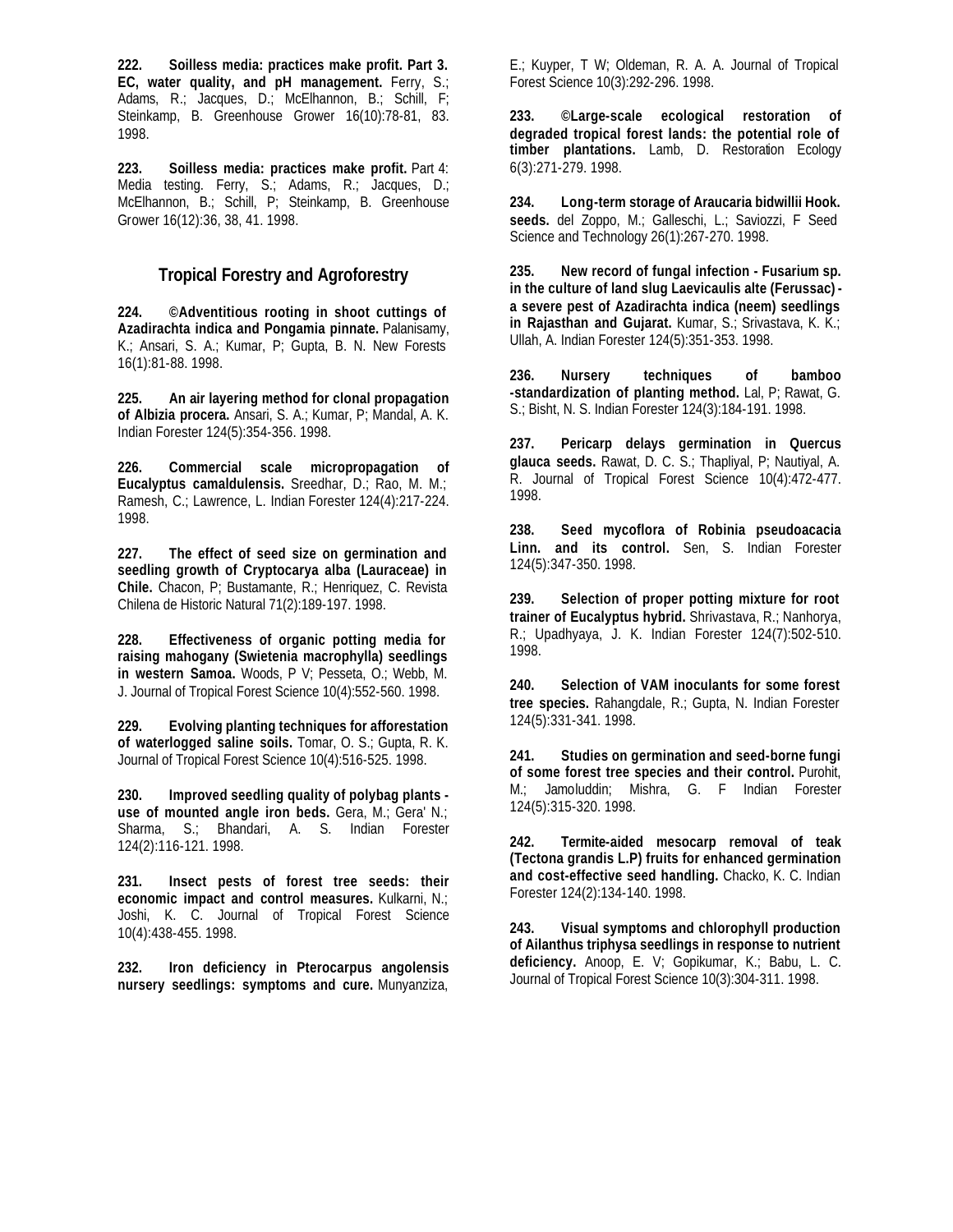**SO. Growing good tropical trees for planting.** 

Longman, K. A. Commonwealth Science Council. 226 p. 1997. ORDER FROM: Commonwealth Secretariat Publications, c/o Vale Packaging Ltd., 420 Vale Road, Tonbridge, Kent, TN9 1TD, Great Britain. Phone: (44) 1732 359387. Fax: (44) 1732 770620. Cost L25.00 + 15% S&H.

## **Vegetative Propagation and Tissue Culture**

**244. The ABCs of propagating herbaceous perennials by stem cuttings, root cuttings, and division.** Beattie, D. J. International Plant Propagators' Society, combined proceedings 1997, 47:279-281. 1998.

**245. An account of the vegetative propagation in Tenninalia chebula Retz.** Jose, F A.; Thomas, J. Indian Forester 124(5):357-359. 1998.

**246. ©Advances in tissue culture of adult larch.**  Ewald, D. In Vitro Cellular and Developmental Biology - Plant 34(4):325-330. 1998.

**247. ©Application of somatic embryogenesis in high-value clonal forestry: deployment, genetic control, and stability of cryopreserved clones.** Park, Y S.; Barrett, J. D.; Bongs, J. M. In Vitro Cellular and Developmental Biology - Plant 34(3):231-239. 1998.

**248. Are superior own-root oaks in the future?** Dirr, M. A. Nursery Management and Production 14(6):1617, 71-74. 1998.

**249. Demystifying micropropagation.** Caton, L. American Nurseryman 189(1):22-25. 1998. Description of process at Briggs Nursery, Olympia, Washington.

**250. ©Development and growth of plantlets of Pinus contorts regenerated from adventitious buds.**  Flygh, G.; Gronroos, R.; Hogberg, K. A.; van Arnold, S. Scandinavian Journal of Forest Research 13(3):331-339. 1998.

**251. ©Effects of root morphology on nursery and first-year field growth of rooted cuttings of loblolly pine.** Goldfarb, B.; Surles, S. E.; Thetford, M.; Blazich, F A. Southern Journal of Applied Forestry 22(4):231-234. 1998.

**252. Fogging and misting.** Bunker, E. J. International Plant Propagators' Society, combined proceedings 1997, 47:43-45. 1998.

**253. High light with moderated temperature aids the rooting of softwood cuttings.** Whitcomb, C. E.

International Plant Propagators' Society, combined proceedings 1997, 47:403-406. 1998.

**254. Horticultural applications of Agrobacterium rhizogenes ("hairy-root"): enhanced rooting of difficult-to-root woody plants.** Tripp, K. E.; Stomp, A. M. International Plant Propagators' Society, combined proceedings 1997, 47:527-535. 1998.

**255. Improved rooting in woody species by reducing stock plant irradiance.** Hansen, O. B. International Plant Propagators' Society, combined proceedings 1997, 47:368-373. 1998.

**256. ©Kinetics of Douglas-fir (Pseudotsuga menziesii) somatic embryo development.** Taber, R. F; Zhang, C.; Hu, W S. Canadian Journal of Botany 76(5):863-871. 1998.

**257. Molecular diagnostics for pathogen detection in seeds and planting material.** Reeves, J. C. IN: Pathogen and microbial contamination management in micropropagation, p. 83-95. Cassells, A.C., ed. Kluwer Academic Publishers. 1997.

**258. New approaches to optimizing environments for rooting cuttings.** Harrison-Murray, R.; Knight, L. International Plant Propagators' Society, combined proceedings 1997, 47:206-210. 1998.

**259. ©Physiological and morphological differences between somatic, in vitro germinated, and normal seedlings of red spruce (Picea rubens Sarg.).**  Nsangou, M.; Greenwood, M. Canadian Journal of Forest Research 28(7):1088-1092. 1998.

**260. Somatic embryogenesis.** Brazier, D. Forest Nursery Association of British Columbia meetings, proceedings, 1995, 1996, 1997, p.93-98. 1998.

**261. Start clean, stay clean!** Davis, T Greenhouse Management and Production 18(12):21-22, 24-26.1998. Growers talk about how to successfully propagate vegetative cuttings.

**262. Using growth regulators on Magnolia grandiflora.** Dirr, M. A. Nursery Management and Production 14(9):14, 75, 79. 1998.

## **Water Management and Irrigation**

**263. Constructed wetlands for treatment of nursery and greenhouse runoff.** Prystay, W International Plant Propagators' Society, combined proceedings 1997, 47:268-272. 1998.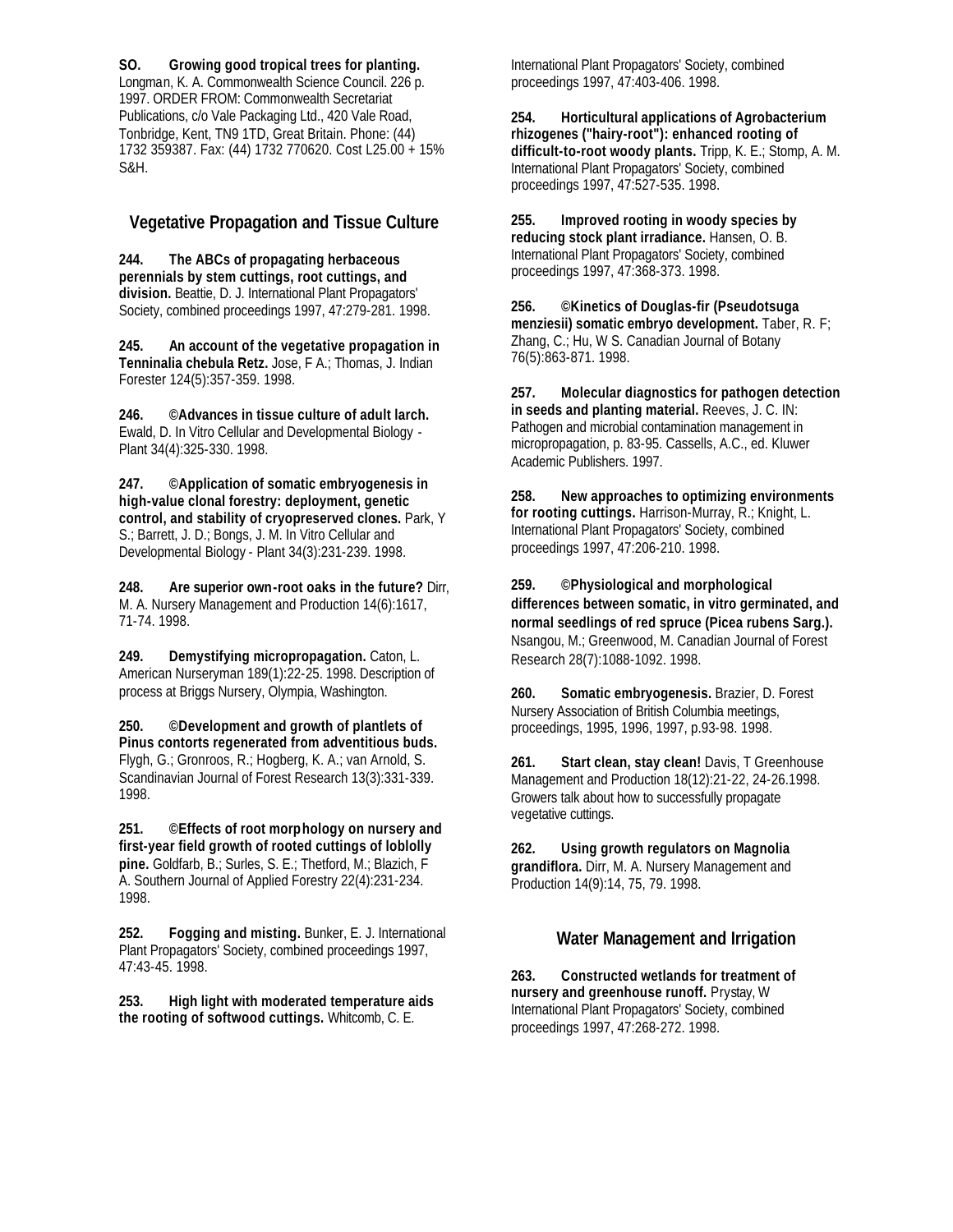**264. Disinfection of nursery irrigation water with chlorination, bromination, and ozonation.** Ferraro, B. A.; Brenner, M. L. International Plant Propagators' Society, combined proceedings 1997, 47:423-426. 1998.

**265. Don't let the well run dry: water conservation practices for container nurseries.** Began, R. International Plant Propagators' Society, combined proceedings 1997, 47:262-265. 1998.

**266. Effect of sewage water irrigation on growth performance, biomass and nutrient accumulation in Hardwickia binata under nursery conditions.** Paliwal, K.; Karunaichamy, K. S. T K.; Ananthavalli, M. Bioresource Technology 66(2):105-111. 1998.

**267. Effects of irrigation at different levels of soil water tension on growth of Picea and Forsythia and leaching of nitrate.** Curtius, M.; Bohne, H. Acta Horticulturae 449:683-690. 1997.

**268. Irrigation heats up.** Wells, E. Greenhouse Grower 16(14):82. 1998. Delta Temp warm water irrigation systems prevent thermal shock and lower fuel costs.

**269. Irrigation setup and reducing water use.** Rolfe, C. International Plant Propagators' Society, combined proceedings 1997, 47:53-57. 1998.

**270. Measuring water content of soil substitutes with time-domain reflectometry (TDR).** do Silva, F F; Wallach, R.; Polak, A.; Chen, Y Journal of the American Society for Horticultural Science 123(4):734-737. 1998.

**271. Natural systems for nursery effluent treatment.** Hamilton, H.; Richter, P; Swain, D. Forest Nursery Association of British Columbia meetings, proceedings, 1995, 1996, 1997, p.181-185. 1998.

**272. Nursery effluents and artificial marshes.** Prystay, W Forest Nursery Association of British Columbia meetings, proceedings, 1995, 1996, 1997, p.72-74. 1998.

**273. Quantification and remediation of pesticides in runoff water from containerized plant production.** Briggs, J. A.; Wiley, M. B.; Whitwell, T Journal of Environmental Quality 27(4):814-820. 1998.

**274. Retaining water.** Byland, J. American Nurseryman 188(1):47-48, 50-51. 1998. Installation of a water recycling system to prevent flooding and conserve water.

**275. A river runs through them.** Bilderback, T American Nurseryman 188(2):79-80, 82-84. 1998. Nursery and greenhouse operations located in the Neuse River basin in North Carolina will have to do their part to reduce water pollution.

**276. The role of copper-based root control treatments in closed subirrigation systems.** Hall, R. G. International Plant Propagators' Society, combined proceedings 1997, 47:304-309. 1998.

**277. Stress relief.** Hummel, R. L. American Nurseryman 188(4):52-54, 56, 58. 1998. Plants can become resistant to water stress through either avoidance, postponement or tolerance mechanisms.

**278. Using cereal grain winter cover crops to reduce groundwater nitrate contamination in the mid-Atlantic coastal plain.** Stover, K. W; Brinsfield, R. B. Journal of Soil and Water Conservation 53(3):230-240. 1998.

**279. Water availability in three artificial substrates during Prunus x cistena growth: variable threshold values.** Caron, J.; Xu, H. L.; Bernier, F Y; Duchesne, L; Tardif, P Journal of the American Society for Horticultural Science 123(5):931-936. 1998.

**280. Water considerations for container production.** Bailey, D.; Bilderback, T; Bir, D. Nursery Management and Production 14(12):51-57. 1998.

**281. Water management.** Biernbaum, J. A.; Versluys, N. B. HortTechnology 8(4):504-509. 1998. Part of workshop proceedings on "Transplant Production and Performance".

**282. Water recycling at Byland's Nurseries: an extensive water catchment and recycling system.** Byland, J. International Plant Propagators' Society, combined proceedings 1997, 47:266-267. 1998.

**SO. Water and nutrient management for greenhouses.** Weiler, T C.; Sailus, M. Northeast Regional Agricultural Engineering Service. 102 p. 1996. ORDER FROM: NRAES Cooperative Extension, 152 Riley-Robb Hall, Ithaca, NY 14853-5701. Phone: (607) 2557654. Fax (607) 254-8770. Price: \$20.00 + \$3.50 S&H.

## **Weed Control**

**283. Compost as an alternative weed control method.** Ozores-Hampton, M. HortScience 33(6):938940. 1998.

**284. Controlling liverworts and moss in nursery production.** Svenson, S. E.; Smith, B.; Briggs, B. International Plant Propagators' Society, combined proceedings 1997, 47:414-422. 1998.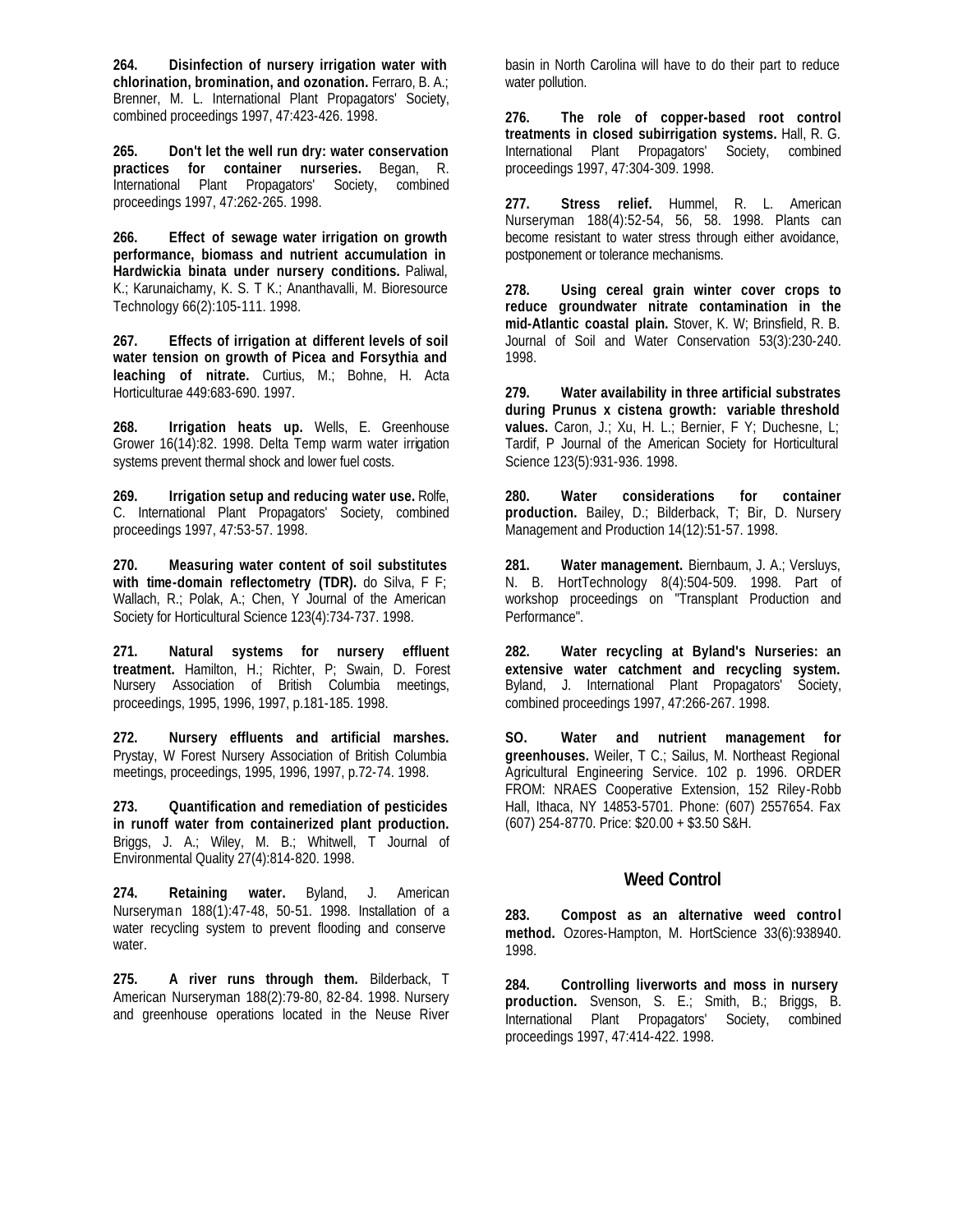**285. Eastern redbud (Cercis canadensis) toxicity with increasing rates of sulfentrazone.** Collins, K. B.; McNiel, R.; Weston, L. A. International Plant Propagators' Society, combined proceedings 1997, 47:601-604. 1998.

**286. The effect of light during and after soil cultivation with different tillage implements on weed seedling emergence.** Botto, J. F; Scopel, A. L.; Ballare, C. L.; Sanchez, R. A. Weed Science 46(3):351357. 1998.

**287. The effect of temperature on the viability of weed seeds in compost.** Grundy, A. C.; Green, J. M.; Lennartsson, M. Compost Science and Utilization 6(3):26- 33. 1998.

**288. ©Effect of the pre-emergence bioherbicide Phomopsis convolvulus on seedling and established plant growth of Convolvulus arvensis.** Vogelgsang, S.; Watson, A. K.; Ditommaso, A.; Hurle, K. Weed Research 38:175-182. 1998.

**289. ©High-temperature effects on germination and viability of weed seeds in soil.** Arora, A.; Yaduraju, N. T. Journal of Agronomy and Crop Science 181(1):35-43. 1998.

**290. Light effects on rhizome morphogenesis in nutsedges (Cyperus spp.): implications for control by soil solarization.** Chase, C. A.; Sinclair, T R.; Shilling, D. G.; Gilreath, J. P; Locascio, S. J. Weed Science 46(5):575-580. 1998.

**291. Nonchemical alternatives for weed control in containers.** Smith, D. R.; Gilliam, C. H.; Edwards, J. H.; Olive, J. M. International Plant Propagators' Society, combined proceedings 1997, 47:442-447. 1998.

**292. Report for the Atlantic Region: Forest Nursery Association of British Columbia and Canadian Forest Nursery Weed Management Association.** Lanteignue, L. J. Forest Nursery Association of British Columbia meetings, proceedings, 1995, 1996, 1997, p.149-150. 1998.

**293. Sensor-controlled hooded sprayer for row crops.** Hanks, J. E.; Beck, J. L. Weed Technology 12(2):308-314. 1998.

**294. Suppression of purple nutsedge (Cyperus rotundus) with polyethylene film mulch.** Patterson, D. T Weed Technology 12(2):275-280. 1998.

**295. Weeding out costly controls.** Suttle, W American Nurseryman 188(8):24-29. 1998. Alternate between hand weeding and herbicides for maximum cost efficiency.